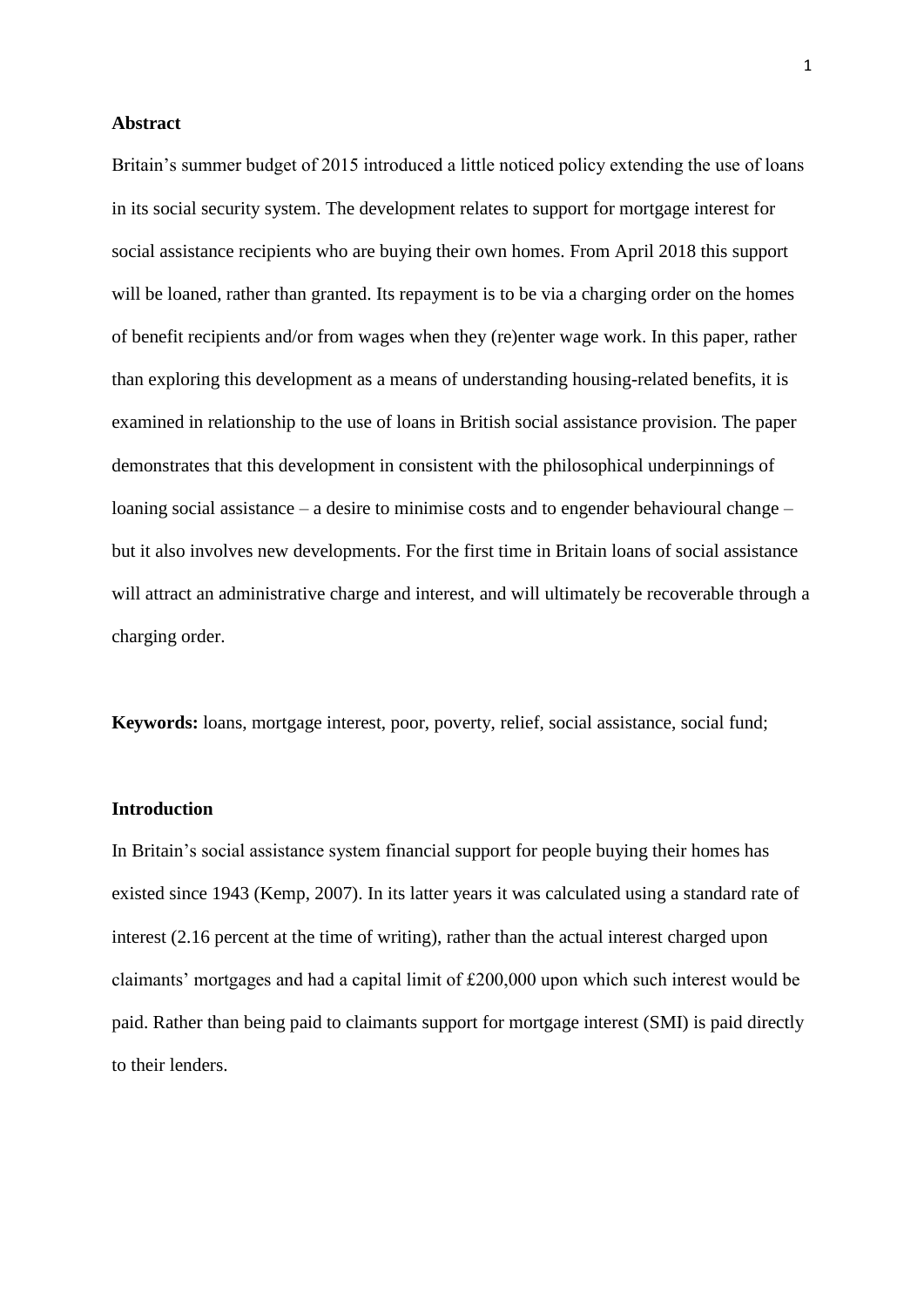From April 2018, rather than SMI payments being made as a grant, they will made as a loan that has to be repaid to the state. An administrative fee will also be charged to claimants for the arrangement. The article primarily focuses upon making SMI a loan. The loan of SMI is to be repaid via earned income once the social assistance claimant (re-)enters wage work or through a charging order being placed upon their home (i.e. repayment would be made on the sale of the property, its transference to another person, or on the death of the last member of the 'benefit unit'). Making SMI a loan is worth examining for several reasons.

First, with a couple of noticeable exceptions (for example, Webb and Wilcox, 1992, Kemp and Pryce, 2002) there is dearth of analysis of provision for the housing costs of the income poorest people who are buying their homes. The overwhelming focus in the social security literature examining support for housing costs is upon housing benefit, which is paid to people who are renting their homes and who are poor enough to qualify1 (Murie, 1997; Kemp, 2000; Stephens, 2005; Hamnett, 2009). While other literature does focuses upon mortgage support for social assistance recipients, it tends to be in the context of, and often gets lost, to a wider concern with housing and its financial support more generally (for example, Forrest and Murie, 1998; Malpass and Murie, 1994; Whitehead, 1999; Kemp, 2007; Murie, 2012).

Second, the changes that the 2015 budget announced in relation to SMI have broader implications regarding the nature and direction of social security policy in Britain. This is because it involves the extension of the loaning of social assistance. This form of poverty 'relief' is regarded as a relatively new in Britain (for example, Craig, 1992; Smith, 2003), but, in fact, it has a two century history at ideational and practice levels. This observation raises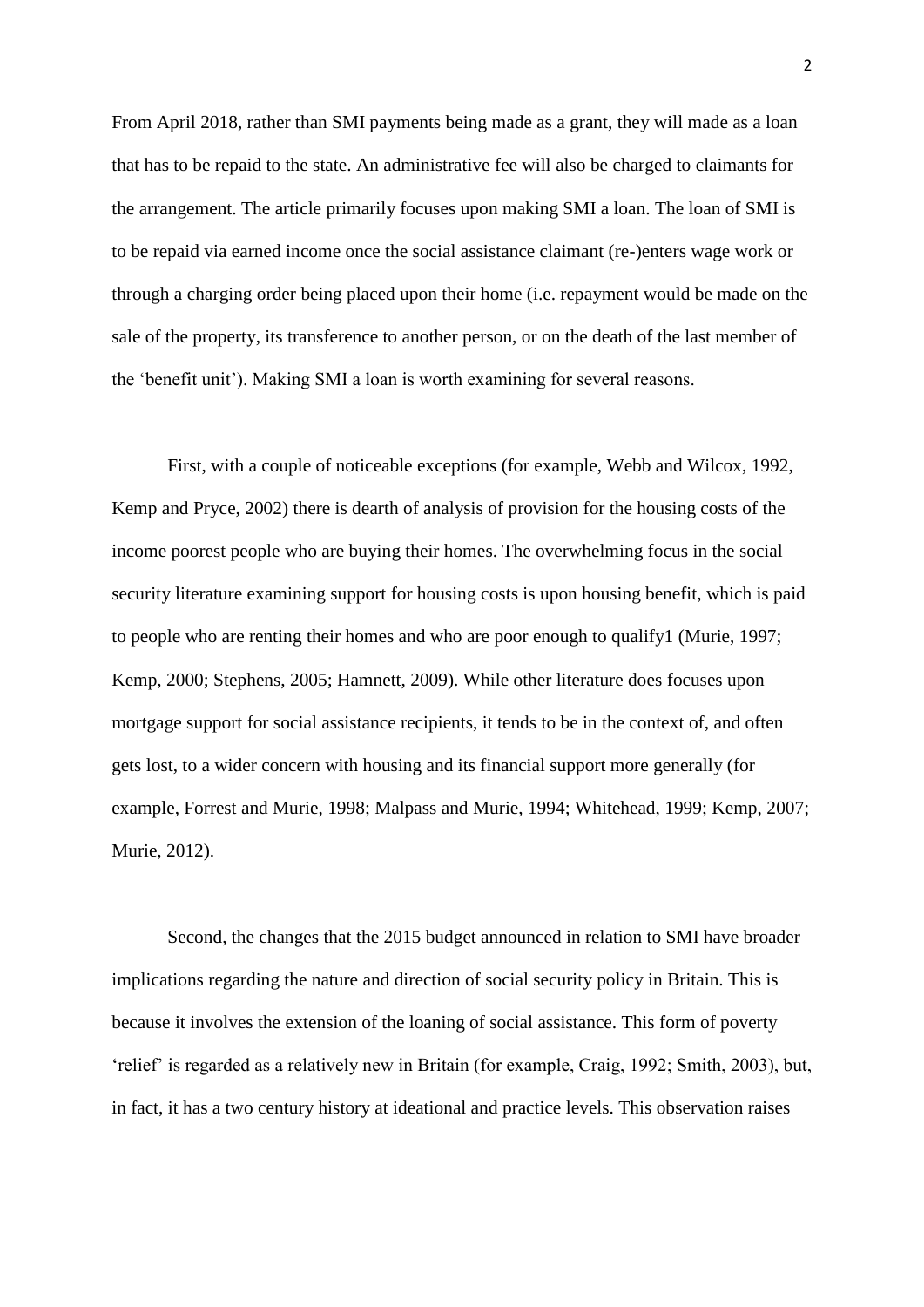the issue of how the shift in financial support for income poor home owners can be understood in this policy tradition.

Third, Britain is not unusual in relieving at least some of the needs of income poor people in a form that has to repaid to some scale of the state. In the Netherland's social assistance scheme, for example, a home being purchased or owned outright counts as an asset. If its value is above a certain threshold benefit can be paid as a loan secured on the collateral of the home. In addition, loans of social assistance can be made in the Netherlands to help pay for 'big purchases', such as a washing machine or fridge.2 In Australia advances of a range of benefits can be made that are then recoverable from benefit income.3 In the USA some states incorporate the use of loans into their Temporary Assistance for Needy Families schemes.4 In Canada locally delivered advances of social assistance can be made to people awaiting payments of Employment Insurance benefits.5 The analysis in this paper relates to the experience of Britain with regards to the use of loans in social assistance policy, but, as these observations suggest, it is not unique in this regard. The analysis in this article, therefore, has potential to contribute to understanding a form of poverty 'relief' that is used in various countries and which is framed by similar concerns in those countries, notably as a means of incentivising individual responsibility, especially through wage work (Handler, 2006; Crookshanks, 2012)

There are various ways in which the replacement of SMI grants with loans might be explored. It could, for example, be examined through a concern with its location in debates about how income poor people might more comprehensively be supported with their housing costs (as, for example, in Webb and Wilcox's (1992) call for 'mortgage interest benefits' and Kemp and Pryce's (2002, p. vii) suggestion of a 'housing tax credit for low-income owner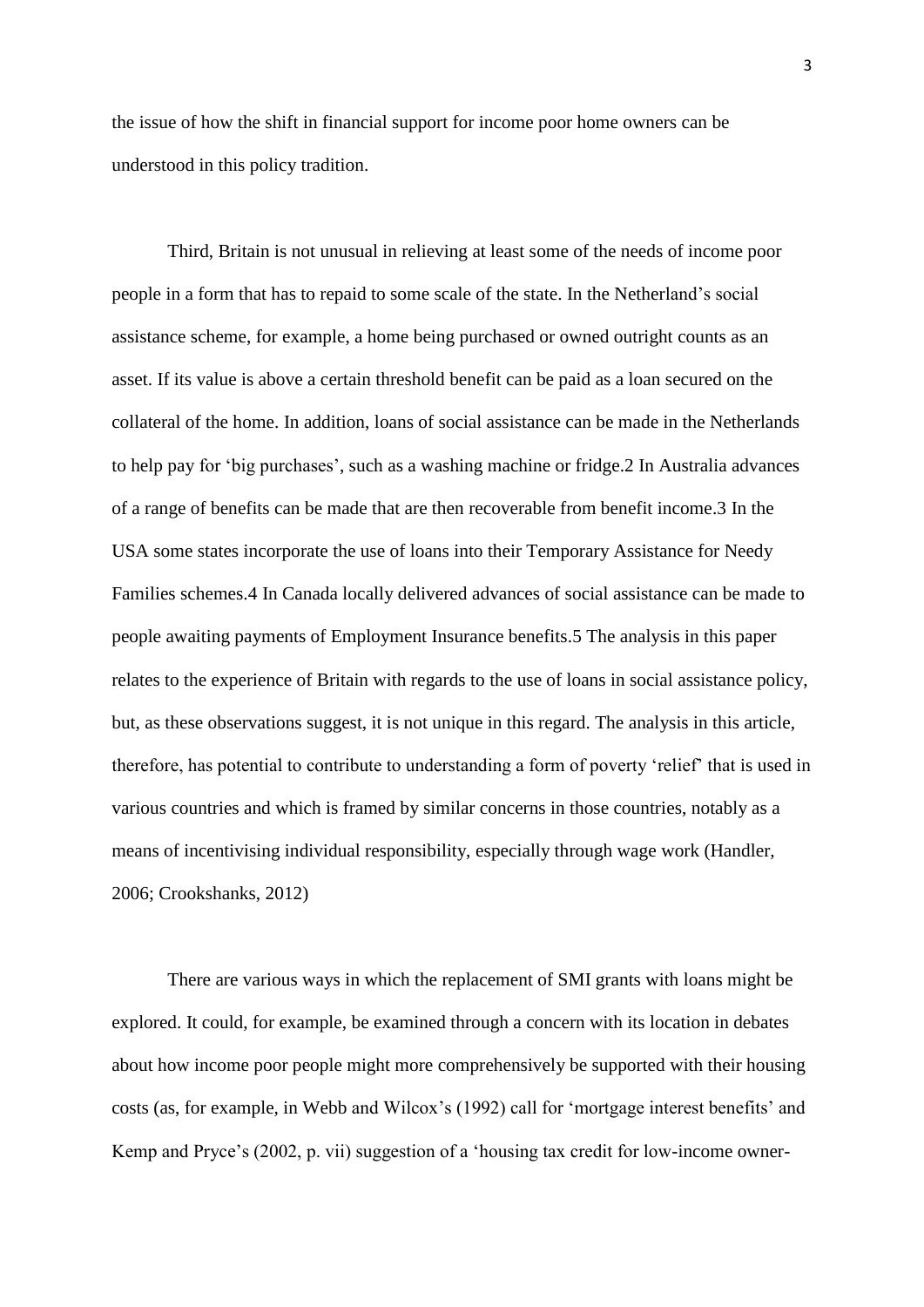occupiers'), or through related concerns with the economic and social dimensions of housing (for instance, Tunstall et al., 2013) and owner-occupation repossession (for example, Ford and Burrows, 1999; Stephens, 2011). However, to limit discussion of the changing nature of SMI to housing issues misses the crucial point that from April 2018 SMI is to be paid as a loan. In this paper, therefore, it is the nature of the payment that is foregrounded, rather than the need it is supposed to help relieve. This is not to argue that making SMI a loan will not have important implications for various aspects of housing policy in Britain. Rather, it emphasises the fact that the changing structure of SMI can help inform understandings of the nature of contemporary social assistance policy, a policy that is located firmly in traditions of the loaning of financial support, most notably expressed in policies such as the Social Fund (see below).

The paper is divided into three sections. The first examines arguments made by the government for changing SMI from a grant to a loan. It places these arguments in the context of the developments in SMI policy from the late 1980s. The second section provides an overview of the philosophical basis of the use of loans using the ideas of the classic liberals, Jeremy Bentham and Nassau Senior, whose ideas were central to the development of Britain's poor law in the  $19<sup>th</sup>$  century. This section argues that concerns with the potentiality of loans for constraining expenditure and encouraging what were held to be desirable character traits among indigent poor people have had a lasting impact upon social assistance in Britain. The third section examines how making SMI a loan can be understood in this historical context by focusing upon the enduring issues of self-sufficiency, the (self-) financing of poverty relief, and the uniqueness in social assistance terms of interest being charged on SMI loans and the imposition of charging orders to guarantee repayment. The paper concludes that making SMI a loan is consistent with classic liberal understandings of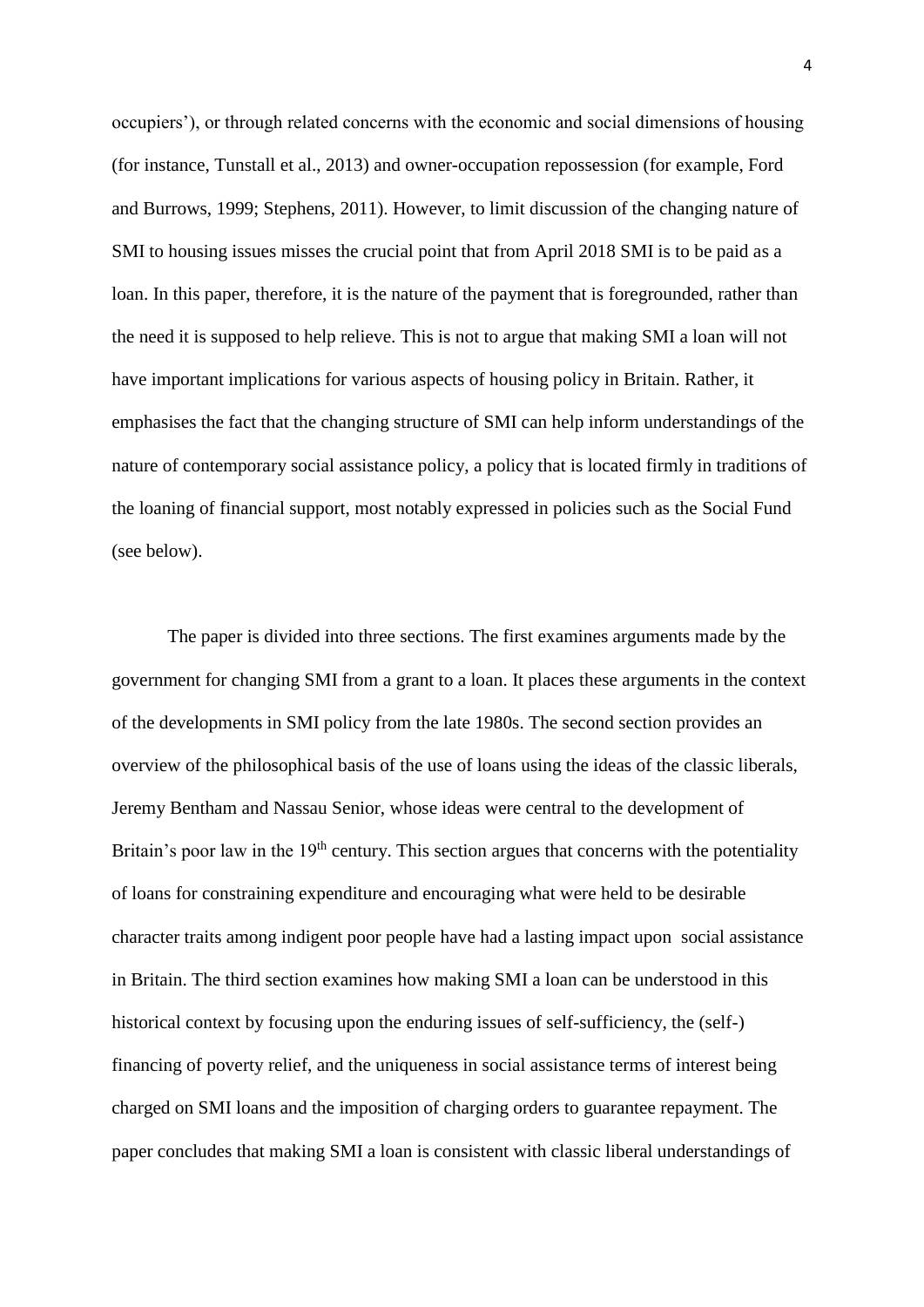the importance of loaning to poverty relief, but that it marks a new departure in social assistance policy in Britain through the imposition of interest (and an administrative charge) on the loans of SMI. This development has the potential to establish new principles of social assistance that fundamentally challenge social assistance policy.

# **From a grant to a loan: changes to support for mortgage interest in the 2015 summer budget**

Britain's variants of social assistance since the 1940s have only ever made a contribution towards relieving the interest costs of people buying their homes. It has not, contrary to the impression given by reference to 'homes-as-assets' arguments which have helped to frame reductions to SMI over the past three or so decades, offered relief for the capital element of mortgages. There is little indication in the extant literature as to why this was the case, but it is likely to have been related to ideas that have recently been expressed in regard to SMI – that the responsibility for owner-occupation should lie with individuals, rather than the state. This would have been consistent with the traditional liberal ideas upon which social assistance was premised (c.f. Thane, 2000).

From the 1940s to the late 1980s the rules governing SMI essentially remained unchanged. However, for two decades from 1987 the trend in SMI was towards ever-greater restriction. Measures included limiting the proportion of mortgage interest paid in the first 15 weeks of a claim; the introduction of a 'waiting period' of 39 weeks before any SMI was paid; the introduction and then lowering of an upper limit of a mortgage upon which the interest could be relieved through social assistance, and the introduction of a standard mortgage interest rate (rather than the claimant's actual interest rate) used to calculate the amount of SMI payable (see Kemp, 2007; Department for Work and Pensions [DWP], 2011;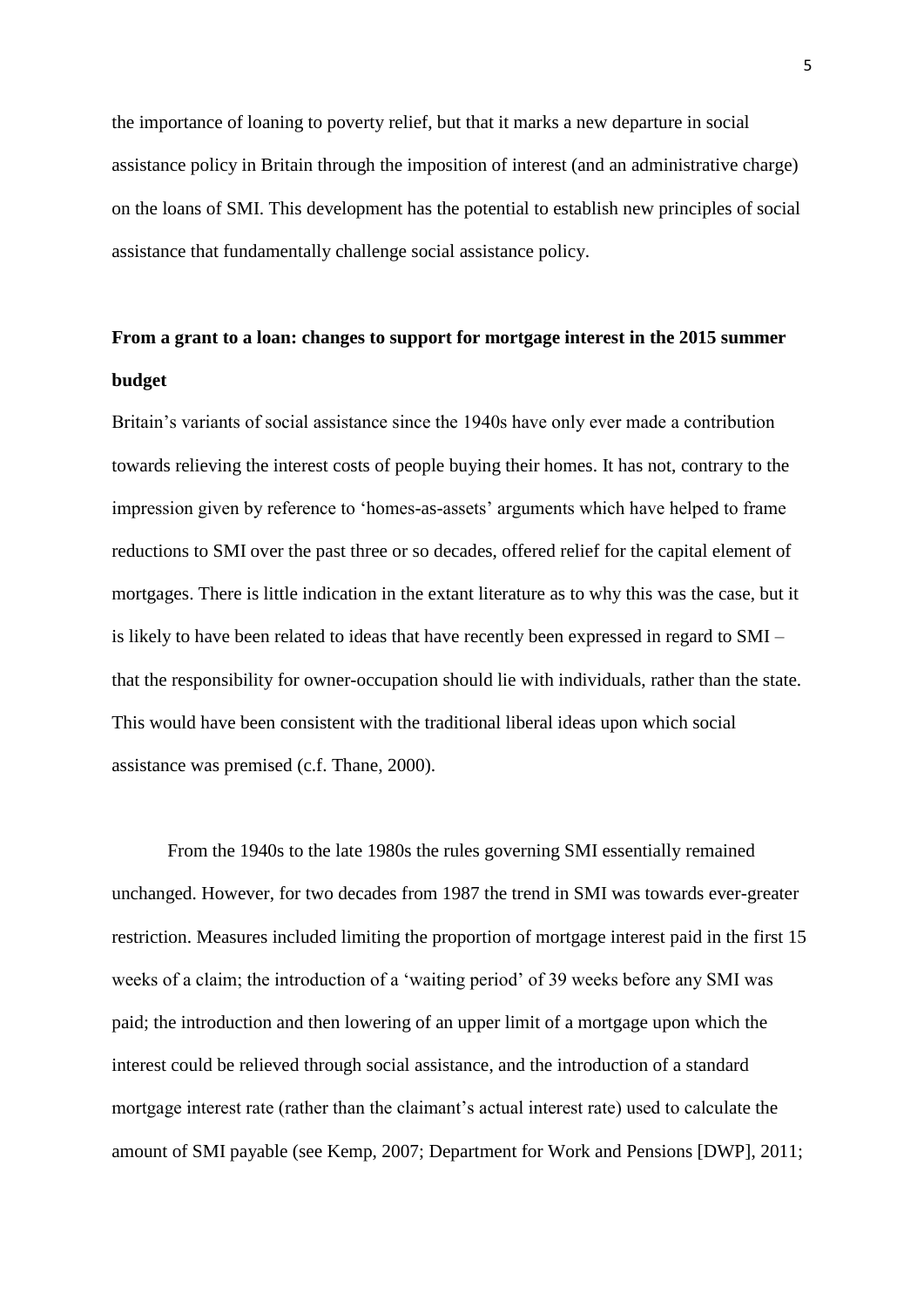Stephens, 2011; Kennedy, 2013). There are specific reasons for the introduction of these policies. Kemp and Pryce (2002), for example, argue that restrictions to paying only half of mortgage interest in the first 15 weeks of a social assistance claim in 1987 were a consequence of Conservative government concerns with the levels of benefits paid to striking owner-occupiers. The introduction in 1993 of an upper limit of capital upon which interest was paid is argued to be the consequence of the increasing cost of SMI in the late 1980s and early 1990s (see Forrest and Murie, 1994).

These observations suggest that it was material concerns with qualifying criteria and the costs of SMI that from 1987 drove its retrenchment. However, as Harris (1992) argues a focus upon material pressures only gets social policy analyses so far and that equally important are ideational issues. In the case of the two examples above it can be argued that the commonality was an ideological concern with markets. In the case of striking owner occupiers, there has been a long-standing concern with the state being 'neutral' in industrial disputes. Such concerns have led at various moments to restrictions in the financial assistance paid to people involved in industrial disputes and changes to the basis upon which the payments were made (Ryan, 1976; Grover, 2011). The issue here has been a view in various governments that the state through social assistance policy should not be seen to be interfering with labour markets by potentially extending industrial disputes to the advantage of working people.

In the case of the introduction of the upper capital limit upon which interest on outstanding mortgages was paid, there was a desire to privatise support for mortgage interest through encouraging individuals to purchase market-based mortgage payment protection insurance (MPPI) (Ford and Kempson, 1997; Burchardt and Hills, 1998; Kemp and Pryce,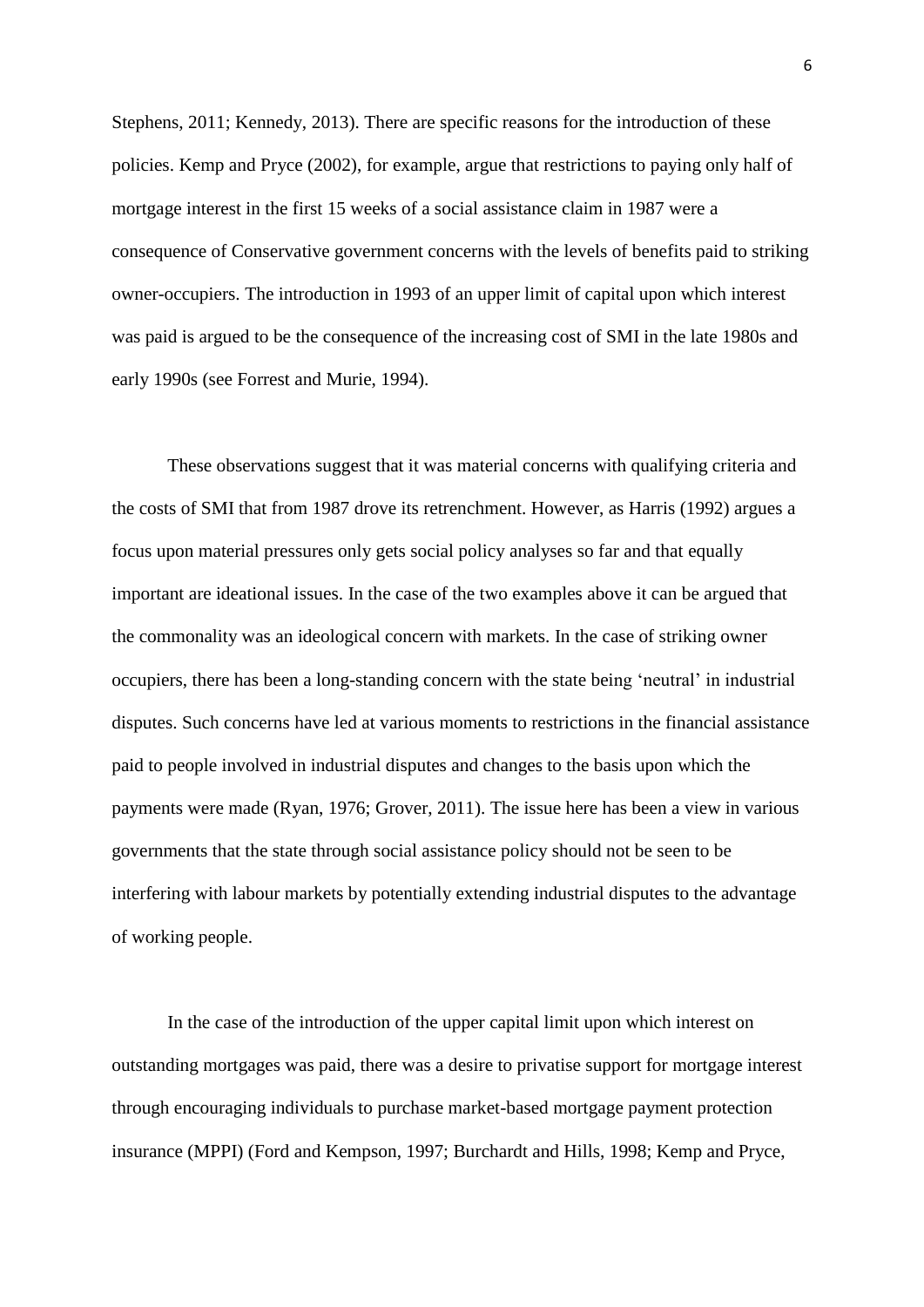2002; Kemp, 2007). This approach, however, failed to encourage the widespread purchase of such insurance, with only about a third of mortgages by the early 2000s being covered by MPPI (Kemp, 2007).

At first glance, there was some respite in 2008 to the general trend of retrenching state support for mortgage interest. Fears of the impact on housing markets of the North Atlantic economic crisis led the then Labour government to reduce on a short-term basis the 'waiting period' before SMI was paid from 39 weeks to 13 weeks and to double the upper capital limit for mortgage interest calculations from £100,000 to £200,000 (HM Treasury, 2008). Such measures were welcomed (House of Commons Treasury Committee, 2009), but they were accompanied for Jobseeker's Allowance (JSA) recipients (unemployed, working age people) by the introduction of a maximum period of SMI receipt of two years. This development was criticised by the Social Security Advisory Committee (2009, p. 5, original bold) for being '**the first time, a benefit... included an element that would be subject to an arbitrary cutoff point**'. However, the government argued that it was the responsibility of individuals, rather than the state, to pay mortgages and that such a restriction would only affect a very small proportion (about one percent) of workless people who remain so after two years (Social Security Advisory Committee, 2009).

Soon after being constructed following the 2010 General Election the Conservative/Liberal Democrat Coalition government announced the temporary changes introduced in 2009 to the waiting period and the increase in eligible capital for SMI calculations would be kept in place. However, it also announced a 40 percent reduction in the standard interest rate upon which SMI was calculated (from 6.08 to 3.63 percent) and an 'informal call for evidence' related to SMI (DWP, 2011). For the purposes of this paper, the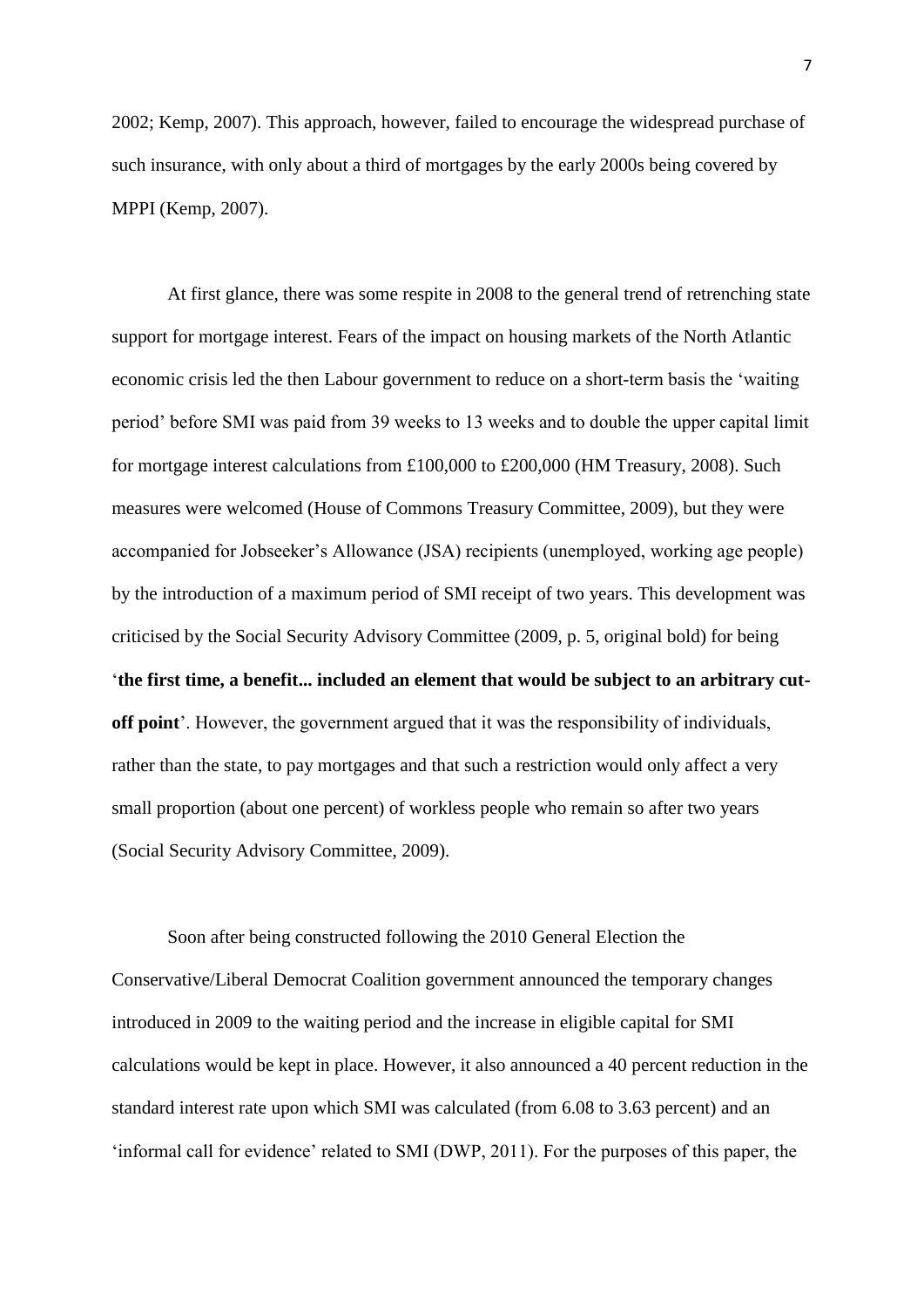most important proposal in this call for evidence was the possibility of putting a charge on the properties of people receiving SMI in order to recoup the financial support they had received for their mortgage interest once the property had been sold. It was suggested that this measure would apply to only those people who received SMI 'on a long term basis' (i.e. for older people receiving Pension Credit and for sick and disabled people receiving Employment and Support Allowance) (DWP, 2011, p. 22).

The call for evidence argued that such a change was required to SMI for two reasons. First, the introduction of Universal Credit (UC) as a replacement for six means-tested benefits (Child Tax Credit, Housing Benefit, Income-Based Jobseeker's Allowance, Income-Related Employment and Support Allowance, Income Support and Working Tax Credit) was administrative. There was concern that in the shift from the extant benefits to UC that SMI should not be available to people in low paid wage work. Low wage workers receiving tax credits had been excluded from receiving SMI and the government argued that they should remain excluded from it. The government suggested that such workers did not require SMI because of what it described as the 'generous [earnings] disregard levels' of UC compared to what went before. Since 2010 though, those disregards have been severely curtailed and for many UC claimants abolished (Keen and Kennedy, 2016). Despite one of the main justifications for making SMI a loan being eroded, it is still going ahead. In this case there is a disconnect between justification and policy development.

The second broad reason for making SMI a loan was related to what was described in the *Call for evidence* as 'fairness' (DWP, 2011, p. 7). 'Fairness' is a concept that has multiple meanings, but in this instance it was being used to juxtapose the imagined feckless and irresponsible 'welfare'-dependent 'other' with the 'independent', hardworking taxpayer.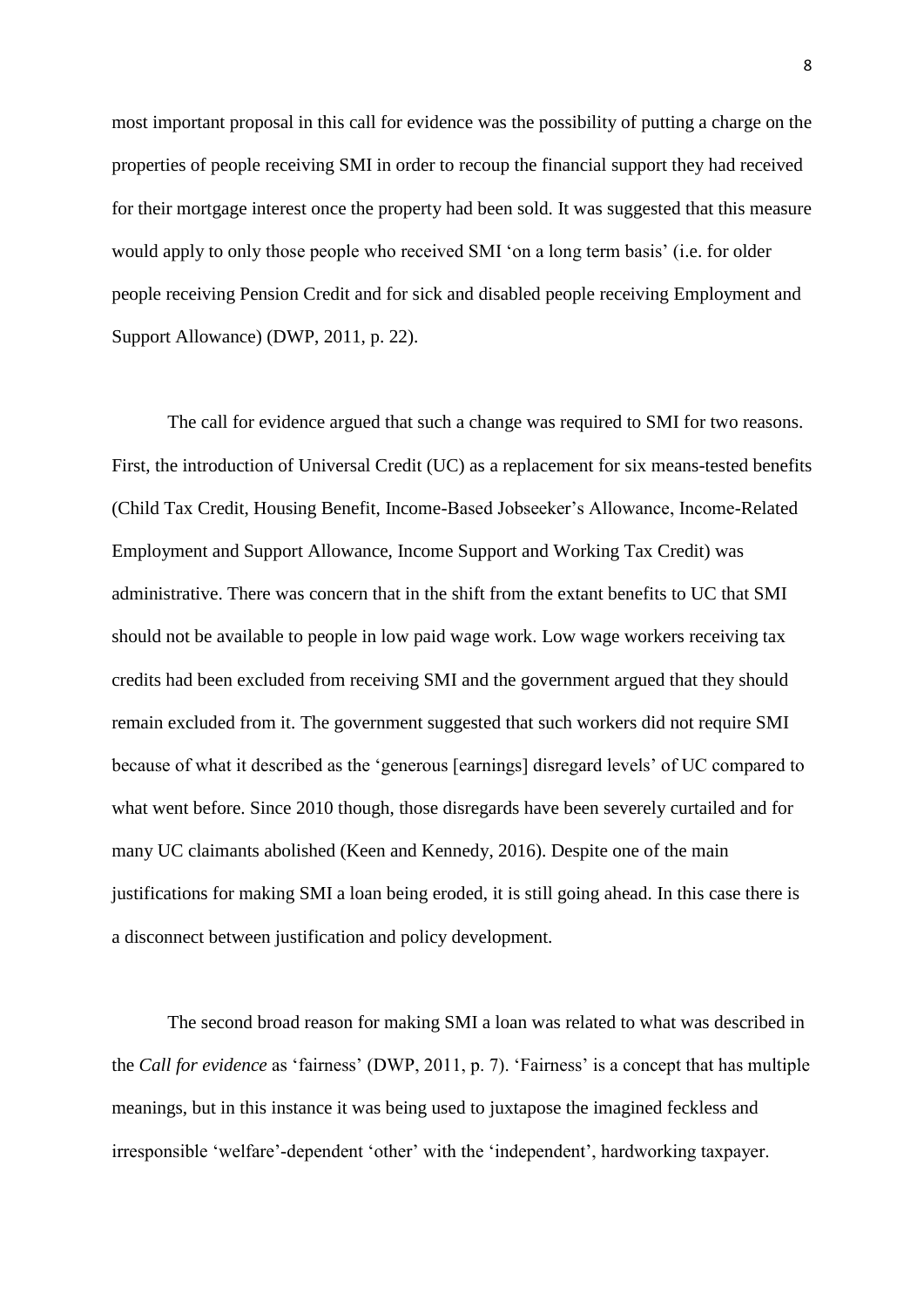Through such notions, financial support provided by social security policy has been redefined away from being concerned with the needs of the poorest people, to a concern with the 'rights' and financial struggles of low to middle income working households (Wiggan, 2012). This can be seen, for instance, in the argument in the *Call for evidence* that claimants whose entitlement to SMI was not restricted to two years were benefiting from the state paying for an 'asset' from which either they or their children would financially benefit:

They [benefit recipients] can either sell their property and potentially make a profit from any equity that has built up over years or decades after SMI started, or leave the valuable capital asset to their heirs after death, with nothing paid back to the State for the help that was provided by the way of SMI. *This is unfair to taxpayers, many of whom are struggling to service their own mortgages or cannot afford to become owner occupiers* (DWP, 2011, p. 9, emphasis added).

Such arguments came in a period of falling home ownership (Burton, 2017) and suggested that social assistance recipients should not be able to gain from increases in the equity of their home without the state being able to recoup what it perceived as being its contribution. This was arguably inconsistent with broader housing policy. It ignored, for instance, the subsidisation of private rental markets, one of the main beneficiaries in recent years of the increasing housing benefit budget.6 Shelter (2012, p. 2) pointed out that making SMI a loan on the basis of the argument that individuals should not benefit from increasing equity in their homes was at odds with the fact that '[p]rivate landlords do not need to repay their tenants' housing benefits, but clearly gain from both the yields and capital gains that housing benefit helps to enable'.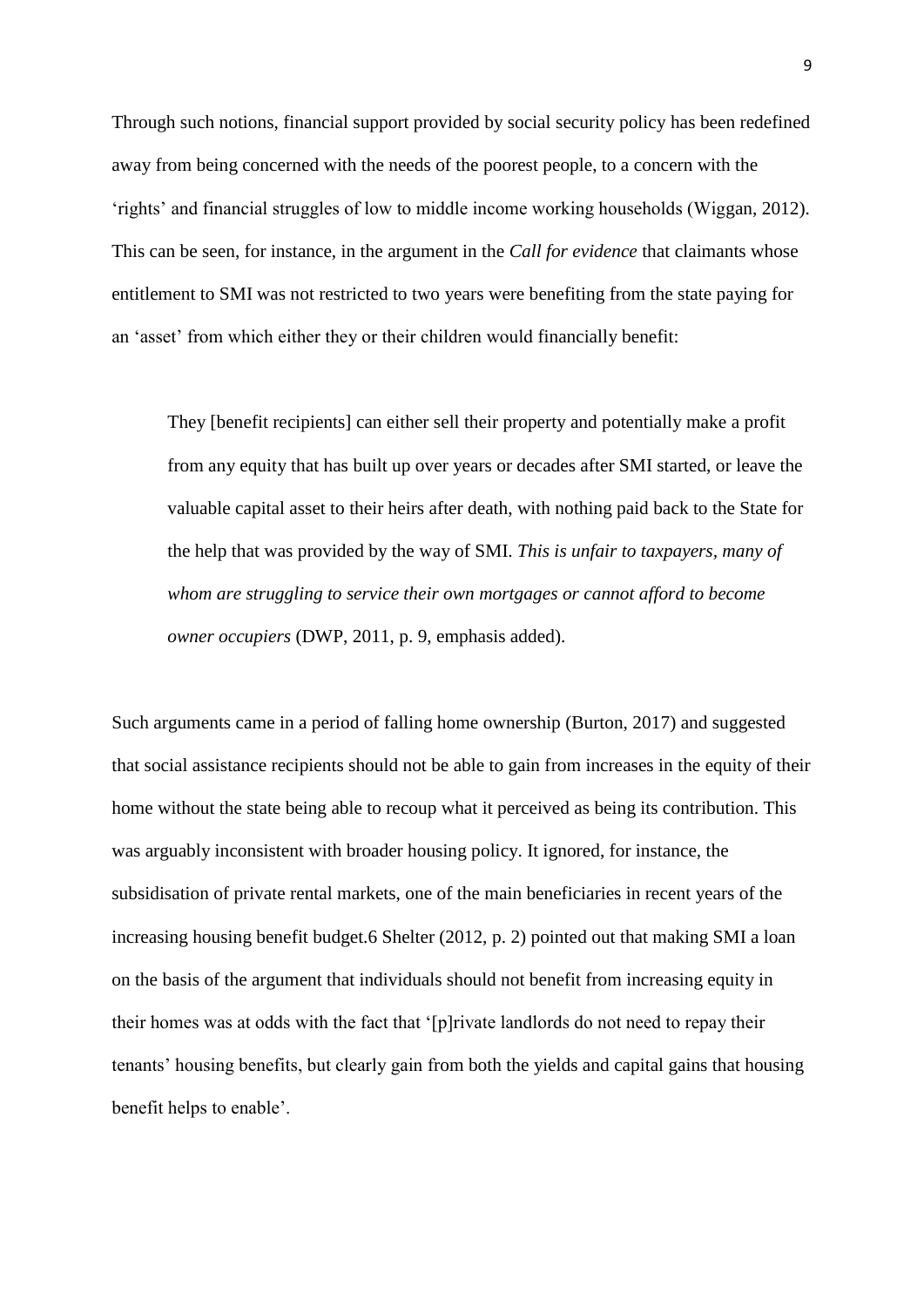Making SMI a loan is also arguably inconsistent with policies supporting home ownership since the coining of the notion of the 'property owning democracy' in the 1980s. The Right to Buy, for example, resulted in the heavily discounted sale of 1.57 million council houses between 1981 and 1985 (Wilcox, 1996). More recent Help to Buy policies include public spending subsidies for savings for house purchases, the state guaranteeing of mortgages and the provision of state-backed equity loans that are interest free for five years. In all of these examples, the policies socialise in various ways the risks of paying for home ownership, while allowing individuals to benefit from increases in equity for which SMI was heavily criticised. While the government also benefits from increases in the value of residential property in the case of equity loans, it does not benefit in such a way in all Help to Buy policies.

Hence, it is difficult to understand government concerns with SMI as being located in principled objections to using public expenditure in a way that means in the longer-term individuals might profit. Or as a principled concern with 'fairness' between people struggling to pay their own mortgages and those who do not have a mortgage, and individuals who will benefit from state supported increases in residential property equity. If there were such principled objections Help to Buy policies would not exist in the form that they do. They, however, dwarf SMI. It is estimated, for example, in 2016/17 that SMI cost £224 million (Murphy *et al*., 2016, p. 26). In contrast, to March 2017 the government had accrued guarantee liabilities of £2.3 billion under the Help to Buy mortgage guarantee scheme (HM Treasury, 2017, p. 3). And it loaned £5.86 billion under the Help to Buy equity loan scheme between 2013 and 2017 (Department for Communities and Local Government, 2017, Table 1).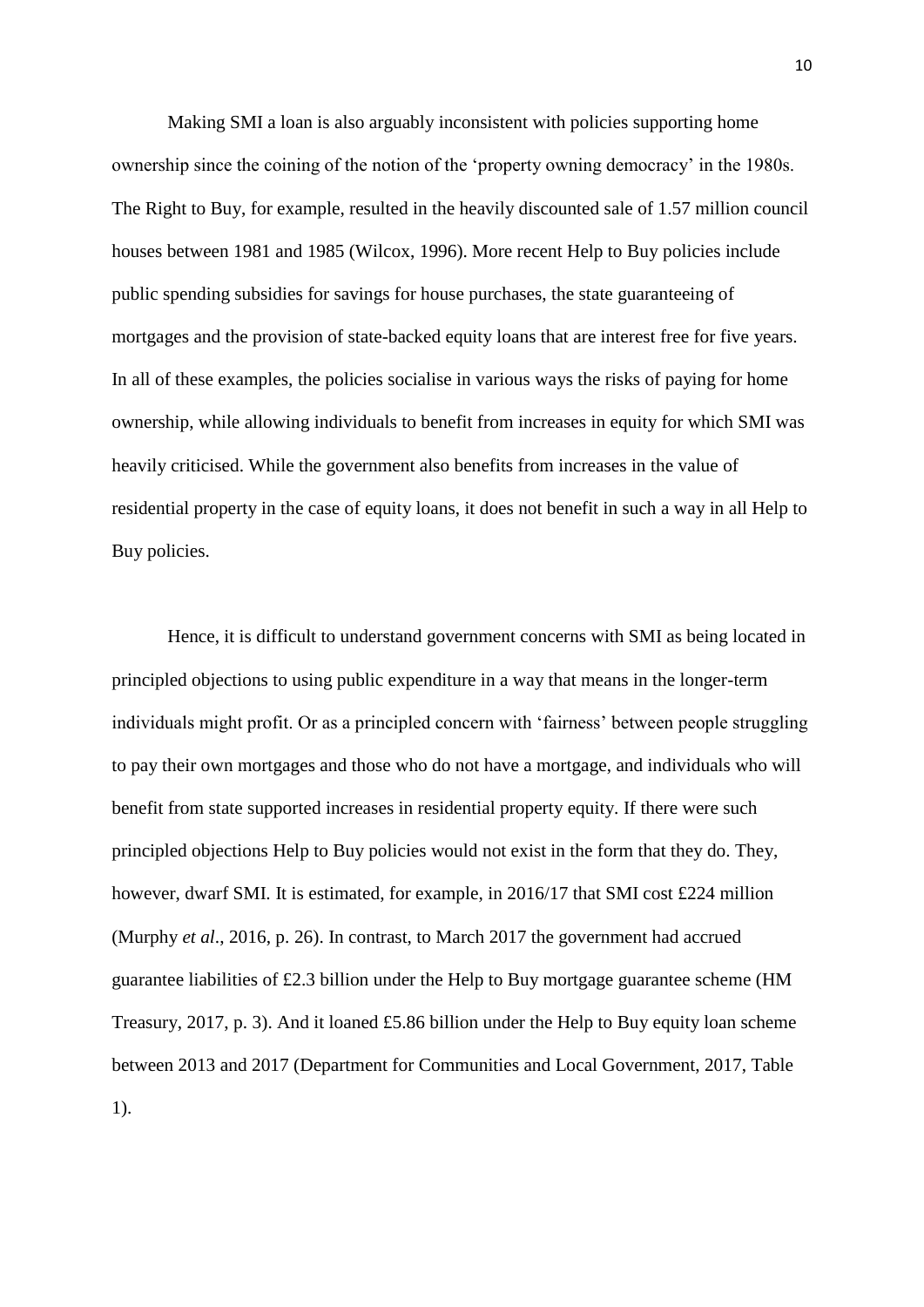The comparison of the changes to SMI with Help to Buy demonstrates what Harrison and Sanders (2014, p. 11) describe as the 'social division of social control'. In this conceptualisation they point to differing strategies – coercion for the poorest people and the 'nudging' of the middle classes – and consequences (for instance, greater poverty and conditionality-controlled access to financial support for the poorest people and access to 'superior resources and enabling infrastructure' (Harrison and Sanders, 2014, p. 10) for the better off). Both the changes to SMI and Help to Buy also highlight the importance and operationalisation of 'asset-based welfare', which in a broad sense is concerned with the ways in the state (and other possible institutions) act to 'produce' people who are 'able to care for themselves in an open and financialised economy' (Finlayson, 2009, p. 400). Or as Montgomerie and Büdenbender (2015, p. 388) note, the enabling of 'households to provide for their own financial security by investing in portfolio funds and/or property markets'. The changes to SMI and Help to Buy neatly demonstrate this. The latter is concerned with 'nudging' people to invest in property (a home) as an 'asset', while the former is concerned with realising the value of those assets during periods of penury as form of self-support.

With regard to the possibility of replacing SMI with a loan, the responses to the 2011 call for evidence were mixed (Kennedy, 2013). Some organisations supported the principle, but they could see many practical problems with such a development. Others though, had principled objections to the development. Citizens Advice (cited in Kennedy, 2013), for example, argued that the change would erode that part of the housing safety net designed to help prevent arrears and repossessions by encouraging forbearance among mortgage lenders. Meanwhile, Shelter (2012, p. 2) opposed the idea of recipients repaying SMI. Its argument that '[r]ecouping benefit costs from claimants is a fundamental policy change that does not currently operate in any area' (Shelter, 2012, p. 2) ignored the fact that the British state has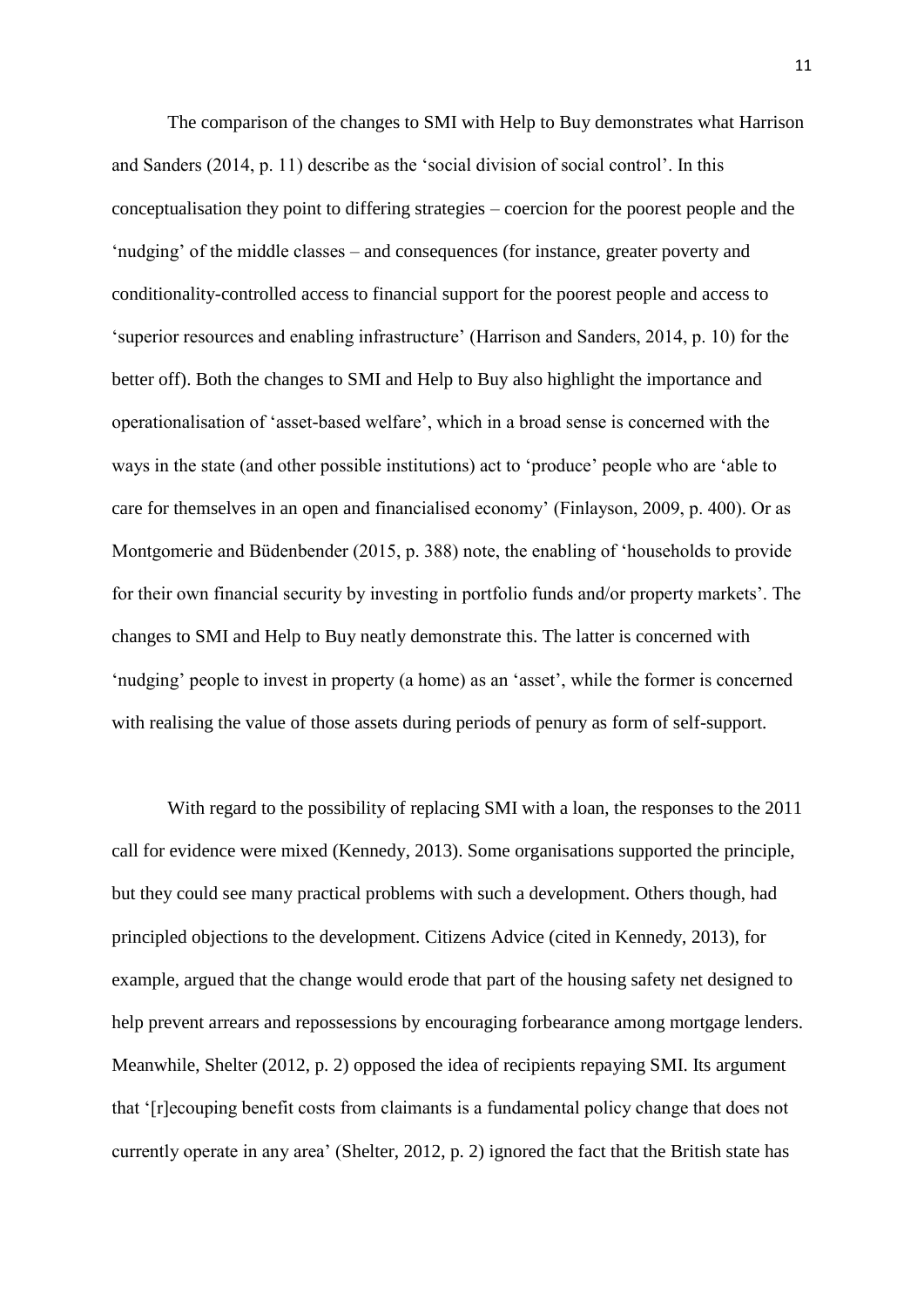had the powers to recoup at least some social security payments for many years (discussed below). It was right though, to argue SMI would 'in effect, no longer [be] a benefit but a state-funded loan' (Shelter, 2012, p. 2).

Despite there being a mixed reaction to the idea of making SMI a loan in the 2011 *Call for evidence*, the 2015 summer budget went beyond its proposal to extend the idea of recovering SMI from just 'long term' social assistance claimants to include *all* such claimants. By the time of the 2015 summer budget converting SMI to a loan had become part of the drive to secure further 'austerity' in social security spending. By 2020 HM Treasury (2015, Table 2.1) estimated that the development would contribute £255 million to this. Making SMI a loan was described by the Council of Mortgage Lenders as being the 'most significant Budget announcement for the mortgage market'.7 For the purposes for this paper, it was also significant because it represented a further extension of the use of loans in British social assistance policy.

#### **Loaning poor relief and social assistance**

The ideas upon which the view that income poor people should be loaned financial support are important to Britain's social assistance provision. This is because, as Thane (2000, p. 100) argues, in social security terms the post-WWII welfare settlement 'was closer to the spirit and practice of its deeply rooted poor law tradition' than is recognised or acknowledged. It is a little discussed fact that any poor relief given after the 1834 Poor Law Amendment Act could, if Board of Guardians felt it reasonable, be considered a loan. The clause – Section 58 of the 1834 act – that allowed this was the consequence of an amendment in the House of Lords proposed by Nassau Senior, a classical political economist and one of the authors of the infamous 1834 Poor Law Commission report. Bowley (1967) argues that Senior's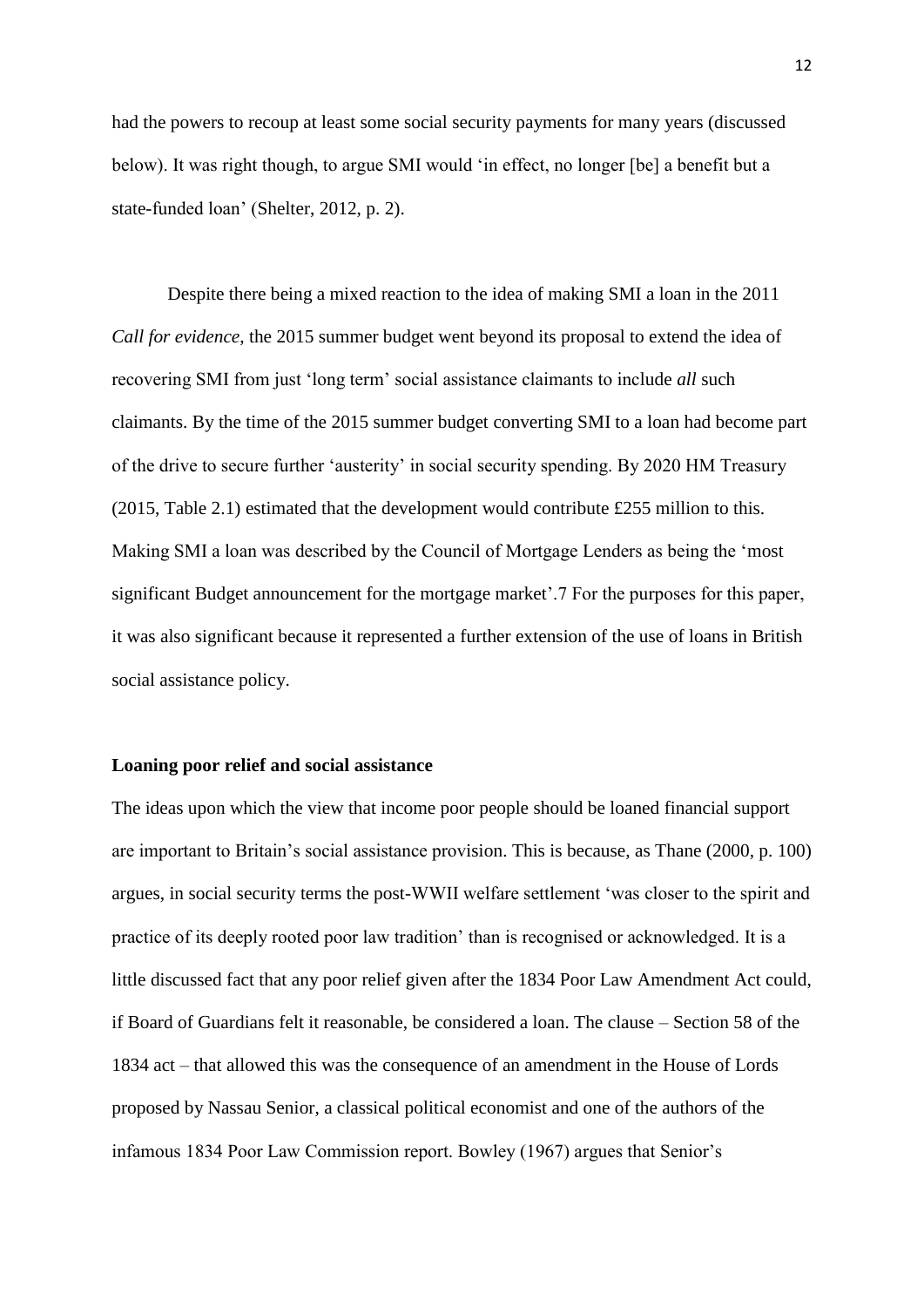amendment reflected his concern with relationships between poor relief and freedom. For Senior, freedom was inextricably linked to 'personal responsibility for self-support and the support of a family in ordinary contingencies of life' (Bowley, 1967, p. 290).

In this context, Senior's belief was that the existing poor laws were not congruent with freedom, for they 'were based on the idea that the labouring classes were peculiarly unfitted to look after themselves in a way tolerable with common ideas of humanity or compatible with the safety and welfare of the state' (Bowley, 1967, p. 290). Senior did not advocate the abolition of poor relief, but he argued it needed to exist in a form that reflected his views about freedom and which, therefore, did not assign the 'badge of fundamental inferiority' to labouring poor people (Bowley, 1967, p. 290). Hence, for Senior (cited in Bowley, 1967, p. 293) making all relief recoverable was 'a most important change in principle, as ... by enabling all relief to be treated as a loan, it amounts to a denial of the right to gratuitous relief'. By removing the payment of what Senior classed as unwarranted relief by making it recoverable labouring poor people would be free to take responsibility for themselves.

Senior's House of Lords amendment did not occur in an ideational and practice vacuum. The idea of loaning poor relief can be traced to the earlier writings of his ideological bedfellow, Jeremy Bentham, and to the policies of the Sturges Bourne Act 1819 that allowed relief to be afforded on loan on the grounds of ''Extravagance, Neglect or wilful Misconduct'. For Bentham, indigent poor people would be best relieved in houses of industries run on a self-financing basis through the labour of inmates and 'in lieu of the *personal* security afforded by the detention [of paupers]' the taking of '*real* security, by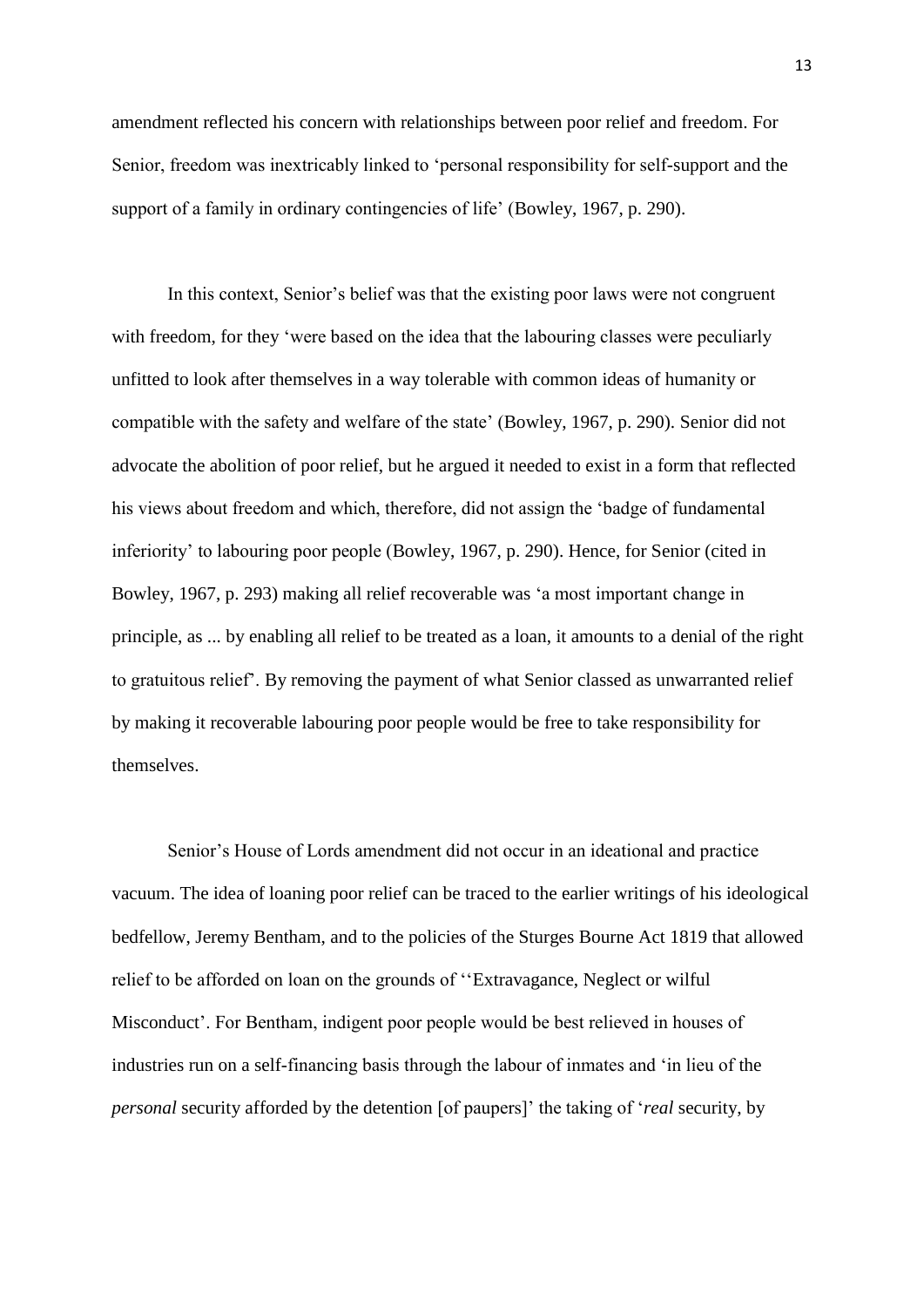goods of adequate value, received and detained in the footing of a *pledge*' (Bentham, 2001, p. 81, original italics).

Such an approach reflected Bentham's view that people should not be relieved if they had any property of value. In other words, poor relief should only be for those who were 'utterly ruined' (Bahmueller, 1981, p. 47). For Bentham, it was only in such circumstances that indigent people faced the fear that made them work. Bentham's argument, therefore, was that *all* relief to indigent poor people would be a loan secured upon their material collateral. Bentham, however, also envisaged circumstances whereby those who had no material collateral to guarantee the repayment of their poor relief were nevertheless in need of it. In such instances Bentham (2001, p. 77) argued that relief on loan would be important:

Cases may exist, where misfortune may have left a man [sic] nothing to pledge, or nothing that he could spare, without plunging still deeper into distress, at the same time that his character might, in the estimation of those to whom the opportunities of being acquainted with it have presented themselves, warrant the trusting him without pledge to the amount of his demand.

For Bentham, in these circumstances loans to indigent poor people were a means of relief when the recipient had little to offer as 'compensation' for the relief they were to receive. In other words, relief on loan would enable 'a man who has a character, and nothing else, *to pledge his character*' (Bentham, 2001, p 78, original emphasis). Bentham's idea that all relief should be guaranteed by the work of paupers and the lodging of collateral, even if of a reputational kind, made paupers 'literally self-maintaining ... the financial burden of indigence finally devolves upon the indigent themselves' (Quinn, 1994, p. 92).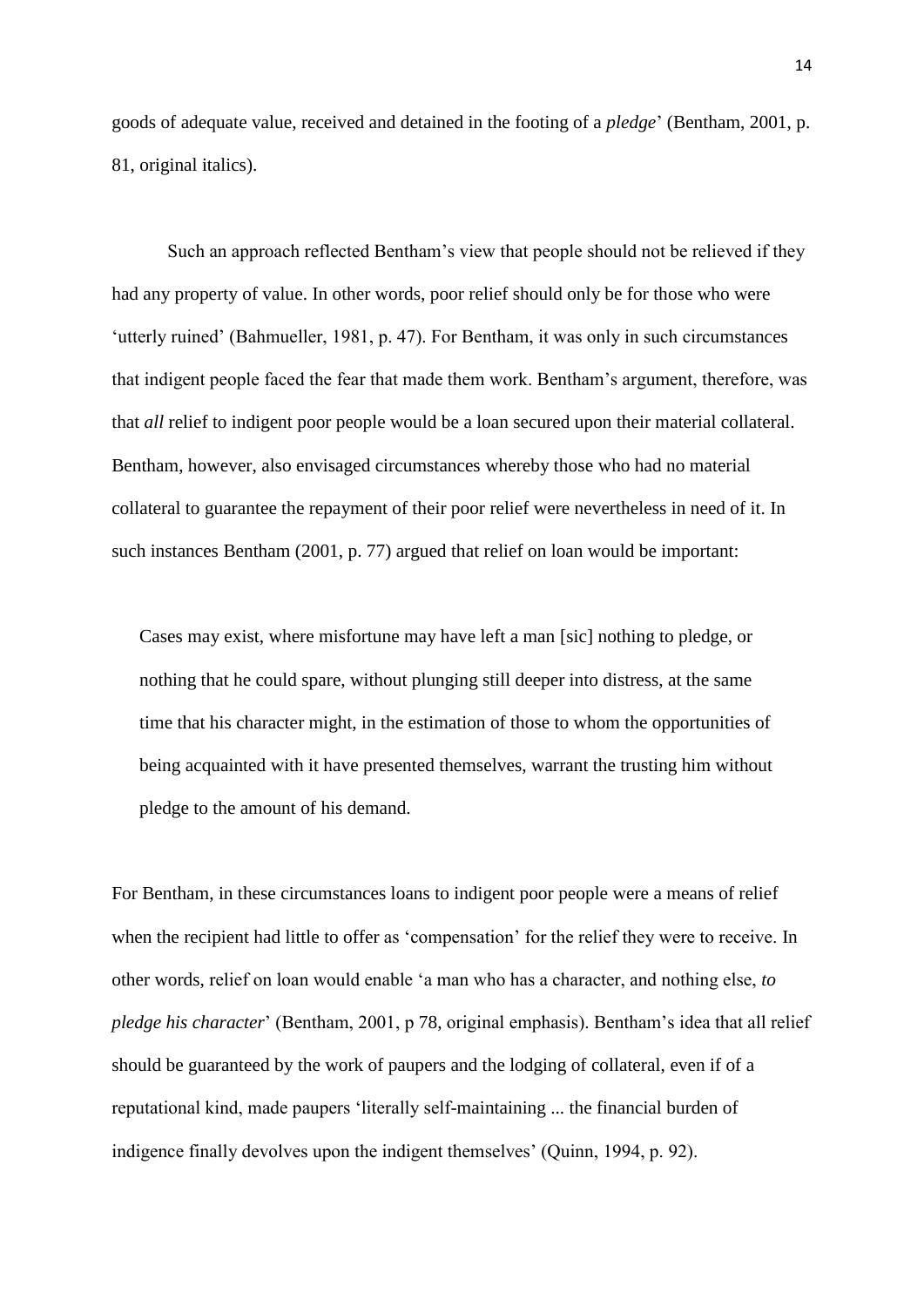The evidence suggests that for various reasons, outside of particular events (such as industrial disputes), relief on loan was not widely used (Grover, 2011). However, Bentham and Senior's views suggested loaning poor relief would be central to a society informed by classic liberalism. It would help make paupers 'self-maintaining', and help to finance poor relief as close to nil-cost as possible. This is what the idea of loans of poor relief did, and loans of social assistance does, because rather than granting people additional money, a loan merely allows access to money at a particular moment of need, and its repayment allows a limited budget to be recycled many times over.

The ability of affording income poor people support on loan was not completely abolished by the introduction of the National Assistance Act 1948 that pronounced (in name at least) the end of the poor law. Its use, however, was restricted to the relieving the 'urgent needs' of those people excluded from the receipt of national assistance because they were in full time wage work. Beyond an extension of loans of social assistance in 1971 to people awaiting their first wage payment following an industrial dispute, it was not until the introduction of the social fund in 1988 as a replacement for single payments for 'exceptional expenses' that loans were to once again take a central role in social assistance in Britain.

Influenced by the ideological descendents of classic liberals, such as Bentham and Senior, the social fund was framed by such concerns – a means of constraining the costs of relieving 'exceptional expenses' by recycling its cash-limited budget and of fostering a sense of responsibility among benefit claimants – that they would have approved of. In the inception of the social fund it was constructed as essentially a means of supporting claimants budgeting for 'lumpy items' and unexpected costs. In this context, it was conceptualised as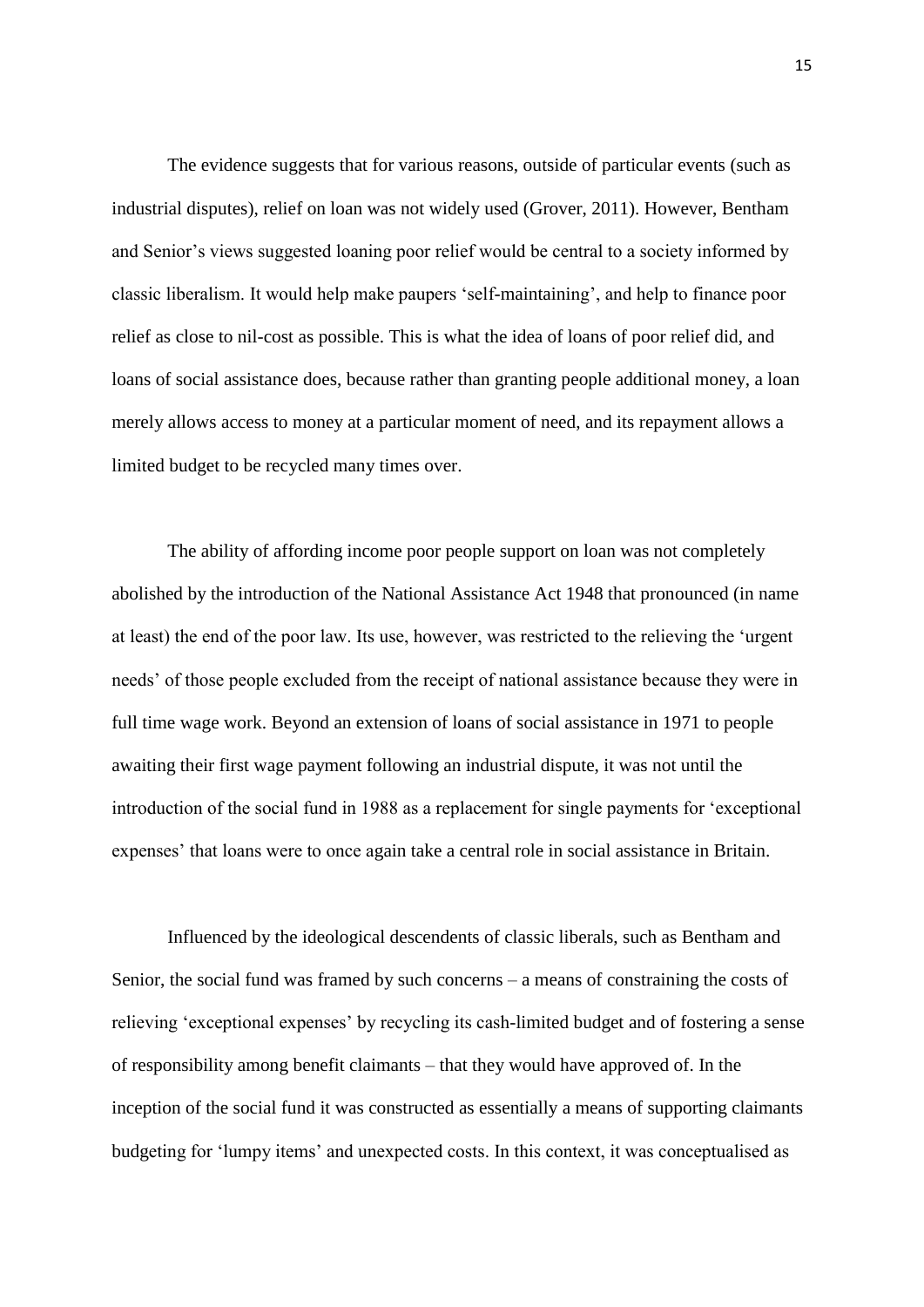being similar to the credit facilities offered by banks – a 'bank budgeting service for claimants under pressures' as budgeting loans were described by civil servants (cited in Grover, 2011, p. 152). While the social fund was abolished in 2013 many of its existing loans remained, although they were rebranded as various 'advances'.

Since the 1980s the use of loans in social assistance policy has been extended through the introduction in 2007 of the Refugee Integration Loan (RIL). It replaced grants of backdated social assistance for people successfully applying for asylum in the UK (Home Office, 2007). The RIL points to the fact that the idea of the state loaning income poor people money has support across political parties. It was introduced under 1997-2010 Labour governments. Prime Minister, Tony Blair, argued that not only did loans 'allow public money to go further', but that they could also 'encourage desirable behaviour' (Performance and Innovation Unit, 2002, p. 3). Unsurprisingly, therefore, 1997-2010 Labour governments did nothing to abolish social fund loans that its MPs had criticised when in opposition (for instance, Shadow Health and Social Security spokesperson, Michael Meacher, House of Commons Debates, 1985, col. 26) and their support for the idea of loans was expressed in the introduction of the RIL. While the loaning of poor relief and social assistance has a long history in Britain, in the past four decades such loans have flourished in a conducive ideological environment. How can converting SMI to a loan be understood in this context?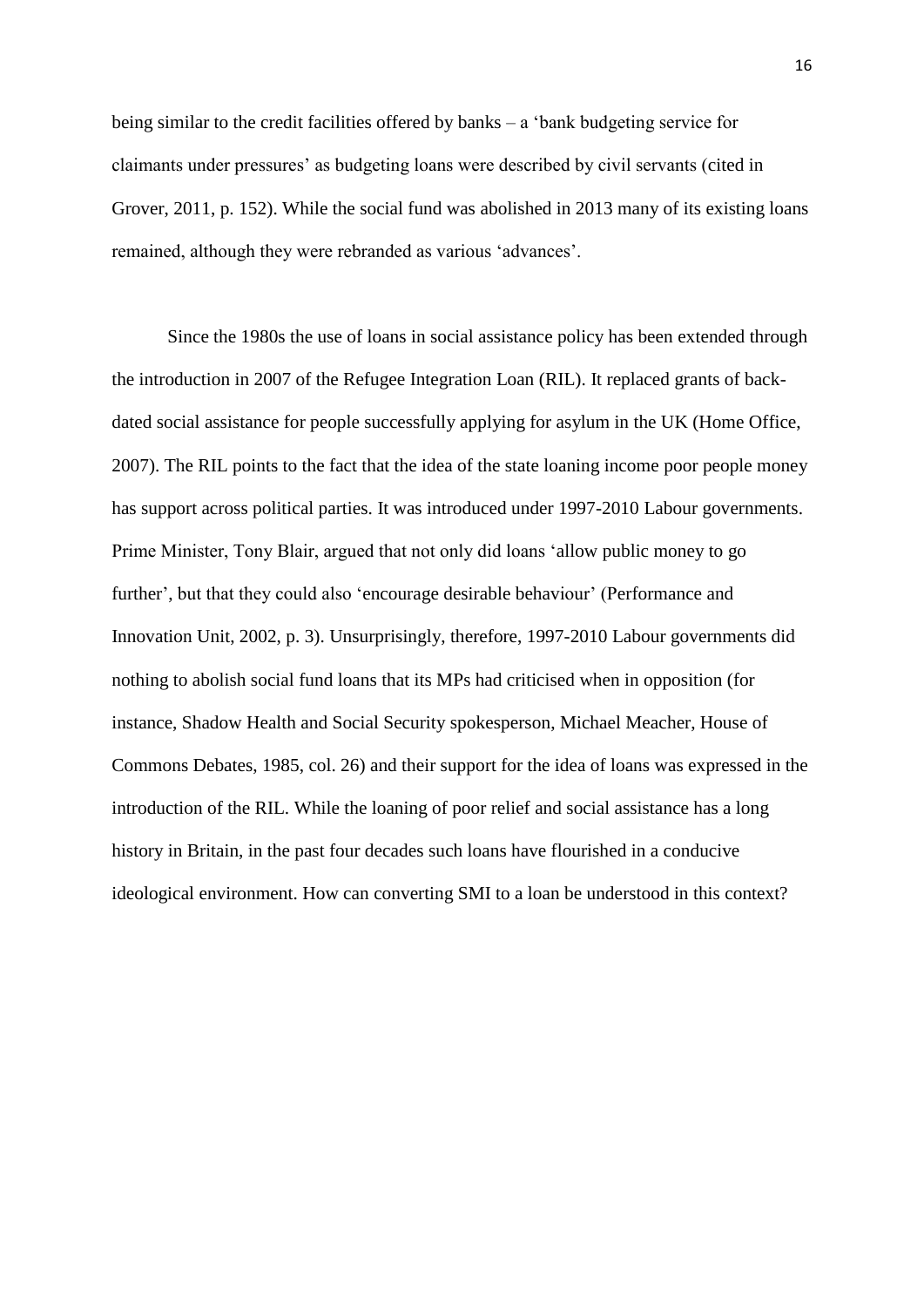## **Understanding the loaning of support for mortgage interest**

In this section three inter-connected issues – individual responsibility, the (self-)financing of SMI, and the charging of interest and the recovery via a charging order – are examined in order to consider how the changes to SMI can be understood in Britain's historical concerns with loaning social assistance.

## *Wage work and self-sufficiency*

The importance held to exist between making SMI a loan and wage work was outlined in the DWP's (2011) *Call for evidence*. Extending the arguments of the previous 1997-2010 Labour governments (see Kennedy, 2013), it argued that the:

strategic vision for support for mortgage interest... is that it should provide short-term help to people at a time of personal crisis such as loss of employment or relationship breakdown and *incentivise work*. This is because it is only through full-time work that mortgages can ultimately be re-paid (DWP, 2011, p. 4, italics added).

Such arguments were consistent with what Wiggan (2012, p. 390) describes as 'story telling' by the Conservative-led Coalition government. An element of this was a disingenuous critique of 1997-2010 Labour governments for not adhering to the idea that the 'meeting of immediate social need through the distribution of money is ... at best a temporary measure, [and] ineffective in the long run' (Wiggan, 2012, p. 390). Such ideas were clearly expressed in the quote above and suggested that only by ensuring that wage workless people receive financial support for a limited period of time can they be encouraged to be self-reliant.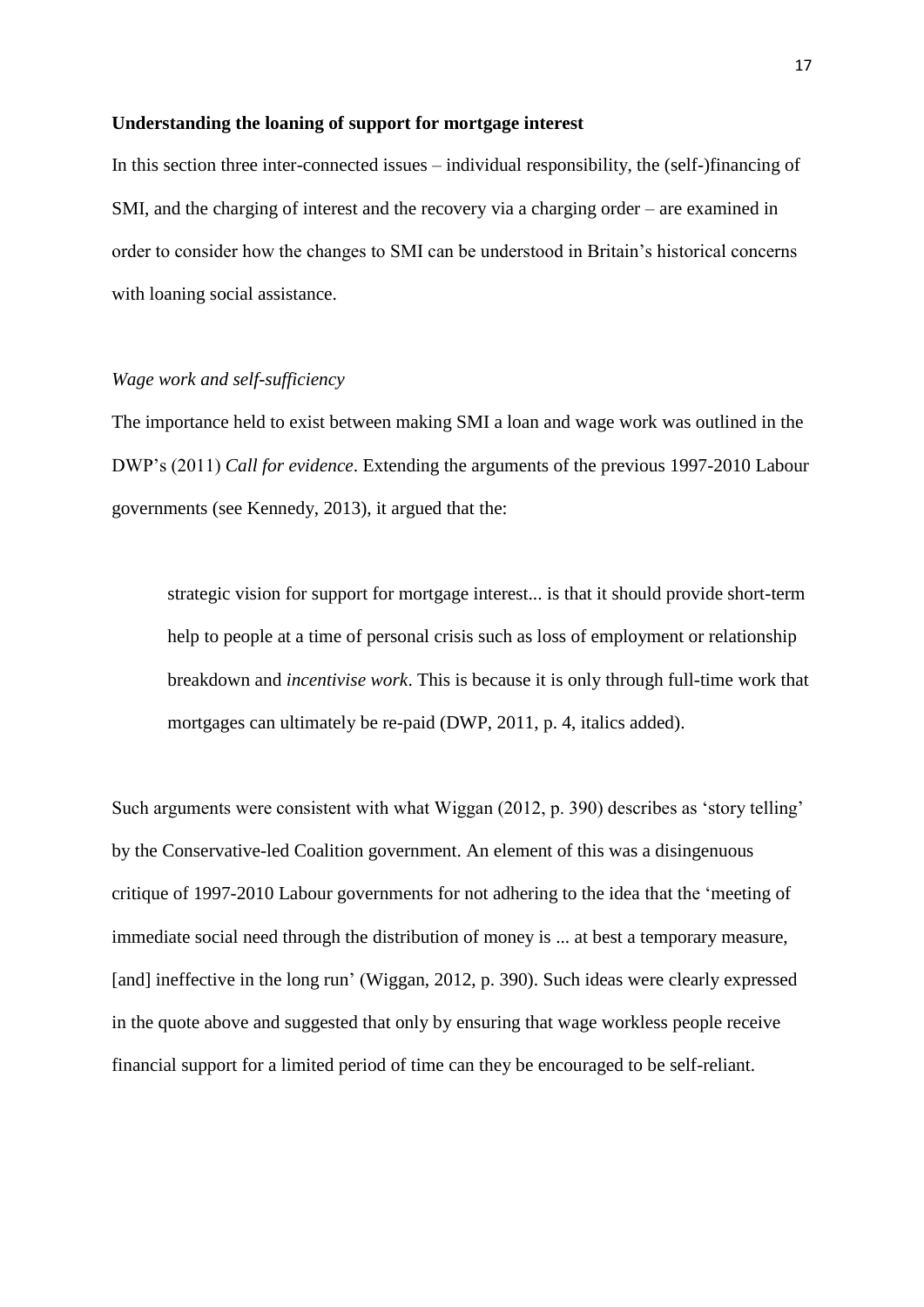While the length of time it can be received was not restricted further, the government argued that the shift to loaning SMI would reduce the amount of time people with mortgages would be wage workless. In this context, forcing benefit claimants to take on further debt was conceptualised as a means by which wage work could be incentivised: 'Moving to a loan may also improve work incentives as some people may move back into work quicker to avoid increasing their debt' (DWP, 2015, p. 2). This approach is consistent with earlier arguments about, and the practice of, using loans in poverty 'relief'. It was noted of social fund loans, for instance that the 'recovery arrangements ... could be [an] incentive to leave benefit' (cited in Grover, 2011, p. 157). Such arguments point to a Benthamite understanding of loans – that people are only spurred to do wage work by their poverty, or, as in the case of loaning SMI , its possible exacerbation by having to take on further levels of debt. It is, however, a theoretical argument. Tunstall *et al*. (2013), for instance, observe that evidence suggests wage workless owner occupiers are keen to be employed, even if at a lower income or grade than before (see, for example, Ford *et al*., 1995, Munro *et al*. 2010).

## *Self-financing poverty relief*

One of the main justifications for changing SMI grants to loans was related to the argument that there was a need for cuts to the cost of social welfare measures in order to enable the then Chancellor of the Exchequer, George Osborne, to meet his self-imposed target of running a budget surplus in 'normal times' by 2020 (HM Treasury, 2015). In this context, the existing system of SMI support was condemned as being 'unsustainable' (DWP, 2015, p. 3). This was despite the fact the cost of SMI and the number of people receiving it were falling (DWP, 2015). The government, however, suggested it was looking to the future and the potential consequences of an increase in interest rates. It noted, for example, that if the 'average mortgage rate were to double so would the cost of SMI' (DWP*,* 2015, p. 4). In this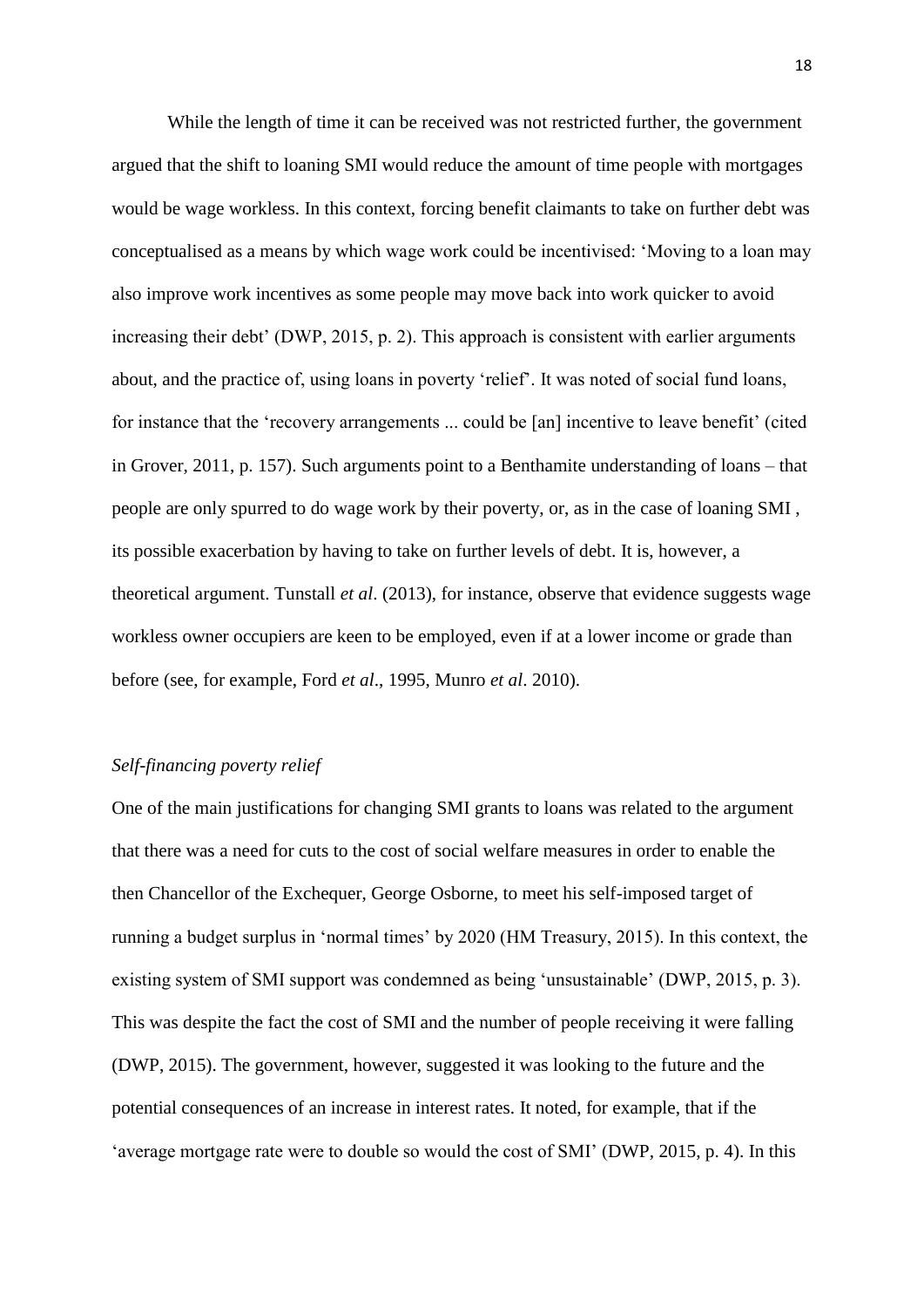context, it was argued that loaning SMI would help to make the increased  $\text{\pounds}200,000$  capital limit introduced as a 'temporary' measure in 2009 a permanent feature of the SMI system. This, the government noted, would be good for both it and income poor home owners. Such home owners would benefit by avoiding the social and economic costs of repossession. The government would avoid the higher costs associated with having to help relieve the rental costs via housing benefit of those people whose homes were repossessed (the average cost of SMI in May 2011, for example, was £29.84 per week compared to average housing benefit of £87.46 a week, DWP, 2011, p. 30). Overall, it was argued, that making SMI a loan would 'reduce the risk of additional costs to the tax payer' (DWP*,* 2011, p. 4).

Leaving aside the fact that social assistance recipients pay a range of taxes, what this argument disguises is the fact that loaning SMI makes the income poorest people responsible for their own financial 'relief'. This arguably Benthamite notion of a self-financing system of poverty 'relief' was also reflected in the development of the social fund in 1988. It was noted by civil servants, for instance, that budgeting loans would 'to a large extent be self-financing' (cited in Grover, 2011, p. 149). And so they were. In most years of its operation the amount recovered in budgeting loans was over 80 percent of that forwarded to claimants as loans (Grover, 2011, Table 9.4). The repayment of loans though, did not cover its administration costs. Given the fee and interest that will be charged on SMI loans it has the potential to be the first fully self-financing form of social assistance and, depending upon it administration costs, possibly one that creates a surplus for the government.

## *Interest, charging orders and loans of SMI*

The charging of interest and an administration fee in the case of SMI will make it unique in social assistance terms in Britain. The potential for interest to be charged on loans of social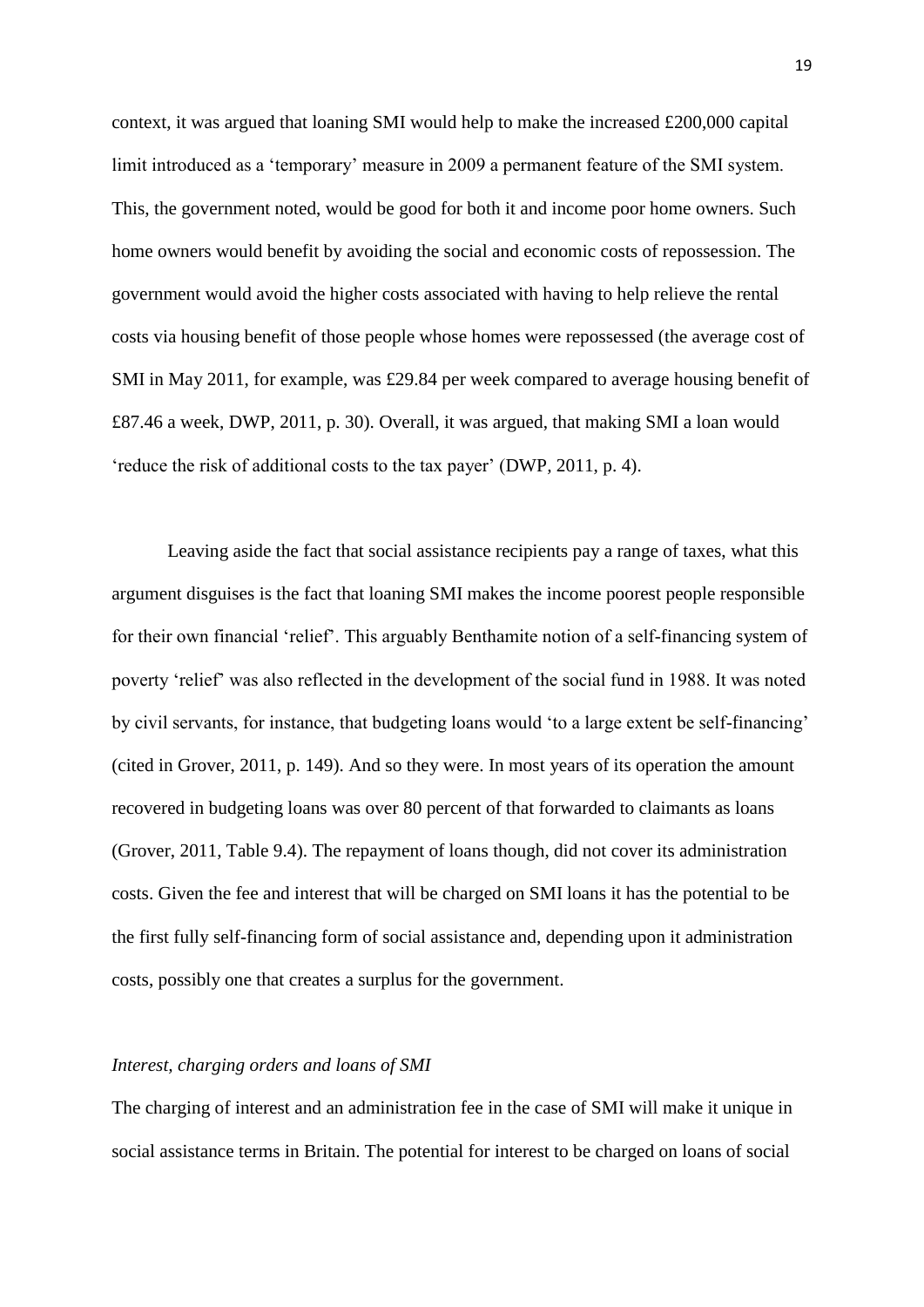assistance has been debated in the past. When the social fund, for example, was being designed, the possibility of charging its users 'a fixed interest charged' was raised (cited in Grover, 2011, p. 154). It was, however, dismissed because of a fear that it would exacerbate the controversial nature of the social fund and concerns with what reasonably could be deducted from claimants' benefit incomes.

The possibility of charging interest on social fund loans was later raised by 1997-2010 Labour governments (HM Treasury, 1999, 2007; DWP, 2008). In these instances the idea behind charging interest was to incentivise non-government institutions to deliver social fund-type services to social assistance recipients. Initially, the desire was to encourage private sector involvement. Following work by the financial services group KPMG (2008), which could find no commercial interest in providing such facilities, this changed to a focus upon expanding the services offered by credit unions and similar third sector institutions in the 'provision of credit to social fund customers in their area' (DWP, 2008, para. 3.3). A proposed interest rate of 26.8 percent, it was argued, would help to do this while ensuring that the expanded provision remained affordable to the income poorest people.

The proposal attracted fierce criticism that highlighted its regressive nature. The proposed interest rate, while being lower that than charged by sub-prime lenders was high compared to high-street lenders. And the 2008 consultation coincided with the British state bailing out the banking system to the tune of £300 billion. The financial risks facing banking were being socialised. The cost of expanding financial services for the income poorest people, however, were to be the responsibility of the individuals using them, a responsibility that would have driven those people deeper into debt and poverty.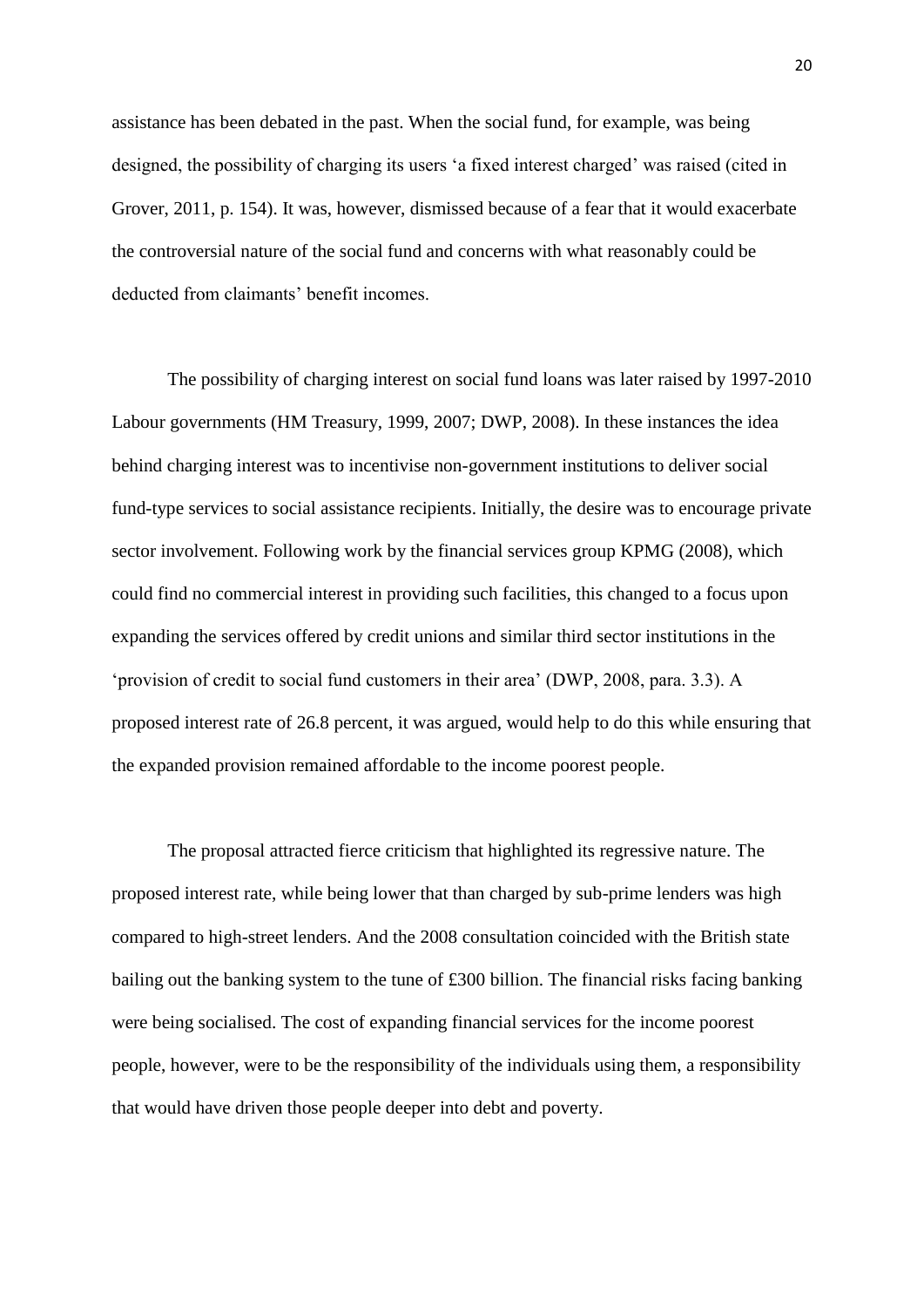While it is not unknown for interest to be charged upon loans in other social welfare areas – for example, on loans to pay for higher education tuition fees – the change to SMI is the first time that loans of social assistance will have interest (and an administration fee) charged upon them. The interest rate will be related to the Office of Budget Responsibility's forecast for gilts (estimated in 2015 to be 2.9 percent in 2018/2019). Social assistance recipients buying their own home, therefore, will be in the unenviable position of having to pay interest upon their original mortgage and upon benefit income that is paid to relieve those costs. The social basis of credit demonstrates the weakness of social assistance recipients in this regard. As Sayer (2016) notes, debt reflects and reinforces unequal economic relationships. The changes to SMI point to the fact that the state has cash to lend, while social assistance claimants do not have the economic resources to service their housing costs. They reflect, in other words, the economically and socially weak position of social assistance claimants caused by their poverty and stigmatisation. In this sense, the use of debt can be understood in Harrison and Sanders' (2016) terms as a means of coercing income poor people to take responsibility for their own financial maintenance through realising the value of their 'asset' (c.f. Finlayson, 2009). The charging of interest is equally disturbing in that it arguably sets a precedent that could result in its extension to other loans of social assistance.

As noted, the repayment of loans of SMI are to be guaranteed through a charging order being placed upon claimants' homes. There are examples of the costs of social welfare support being recovered from the 'assets' of service users, such as those associated with residential 'care' through deferred payments arrangements. However, the use of a charging order in the case of SMI is unique in social assistance policy. In this instance, the concern of the government is that "people who are relatively 'asset rich' can nonetheless still access financial assistance" (DWP, 2015, p. 3). While it might be an exaggeration to claim that such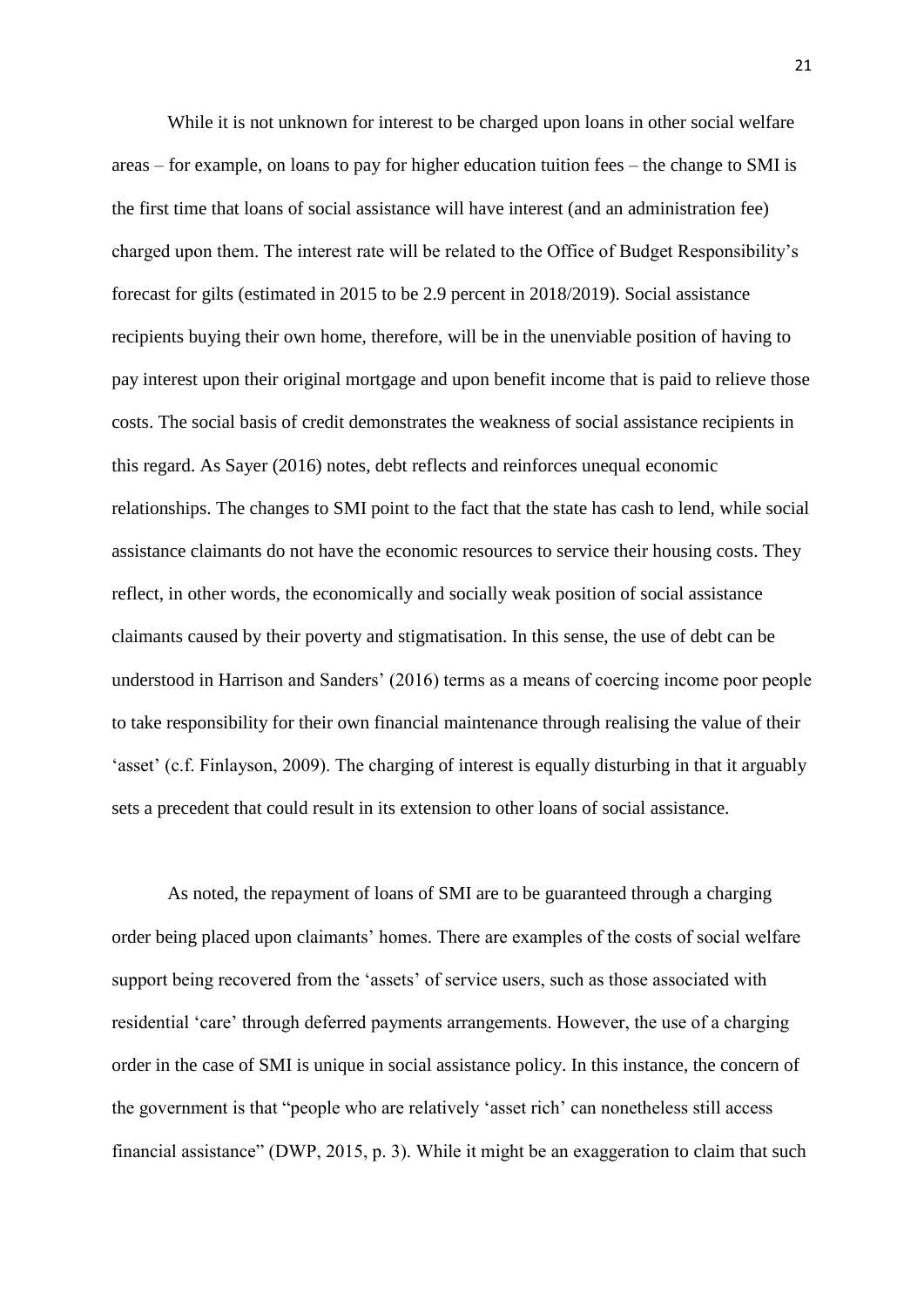concerns represent a contemporary expression of the Benthamite notion that financial assistance should only be available to those people who are 'utterly ruined', it nevertheless reflects and reinforces the view that homes are a financial asset that should be drawn upon in times of need. It would be difficult for social assistance claimants to do this via commercial remortgaging as they would be unable to prove their means of repaying the new mortgage. The government, however, make it clear that claimants should be aiming to service their mortgage through either wage work or through 'other steps, such as selling their homes and downsizing' (DWP, 2011, p. 8). In this context, people selling their home denotes responsible behaviour, as does, as we have seen, people taking paid work. The danger though, is that the changes to SMI establish a principle that social assistance recipients who own their homes are never in need of support because of the 'asset' in which they live, arguably a logical conclusion of asset-based social welfare provision.

#### **Conclusion**

The changes occurring to financial support for the income poorest people buying their own homes in Britain from April 2018 are important because of the way that they help inform understandings of contemporary social assistance policy there. The idea of loaning income poor people money to help 'relieve' their poverty is rooted in classic liberal political economy associated with Jeremy Bentham and Nassau Senior and is concerned with two main issues – constraining the costs of such relief and encouraging 'responsible' behaviour. As loans of SMI will attract both interest and an administrative charge it has the potential to be a self-financing form of social assistance. It is also hoped by the government taking on further debt will incentivise people to (re-)enter wage work as quickly as possible and/or to sell their homes to support themselves. In these senses, the loaning of SMI can be understood as denoting continuity with previous arguments for, and forms of, social assistance loans.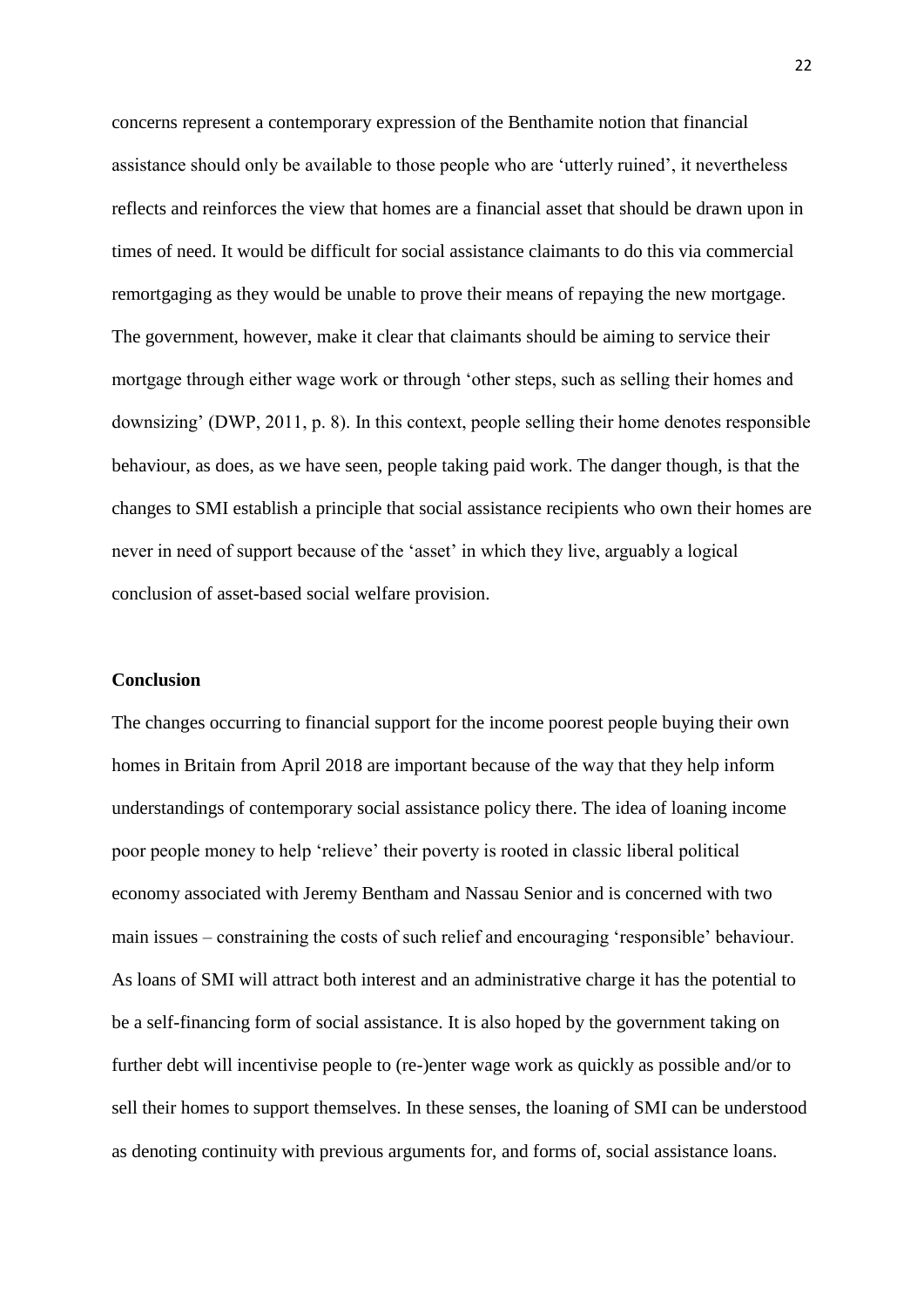Loans of SMI, however, are also denoted by difference to those policies, most notably the charging of interest and recovery via a charging order on the claimant's 'asset'. Despite government claims to the contrary, this is likely to be problematic because it moves policy further away from the calls for more comprehensive financial support for income poor home owners. The article has shown, for example, that one of the reasons for converting SMI into a loan was to maintain its payment to only out-of-work people in the context of the introduction of UC, which is payble to wage workless people and low waged workers. Loaning SMI is also disturbing in social assistance terms, for it arguably helps to establish two undesirable principles – the charging of interest for loans of social assistance, which until the developments in SMI discussed in this article had been resisted, and the idea that people who are deemed to have adequate housing 'assets' should not receive assistance as a grant. In the current 'austerity' climate it is not difficult to envisage these developments being extended beyond SMI to other areas of social assistance policy. The implication of loaning, charging interest and recovery via a charging order is that support during periods of privation is an individual, rather than social, responsibility and that some income people are never in need of socially organised financial support.

## **Notes**

- 1. This is perhaps not surprising as in the summer of 2015 167,000 people were receiving SMI (Kennedy, 2015, p. 92), compared to 4.8 million receiving Housing Benefit (https://www.gov.uk/government/statistics/housing-benefit-caseload-statistics, accessed 26 October 2017).
- 2. https://www.government.nl/documents/leaflets/2011/10/20/q-a-social-assistance (accessed 18 August 2017).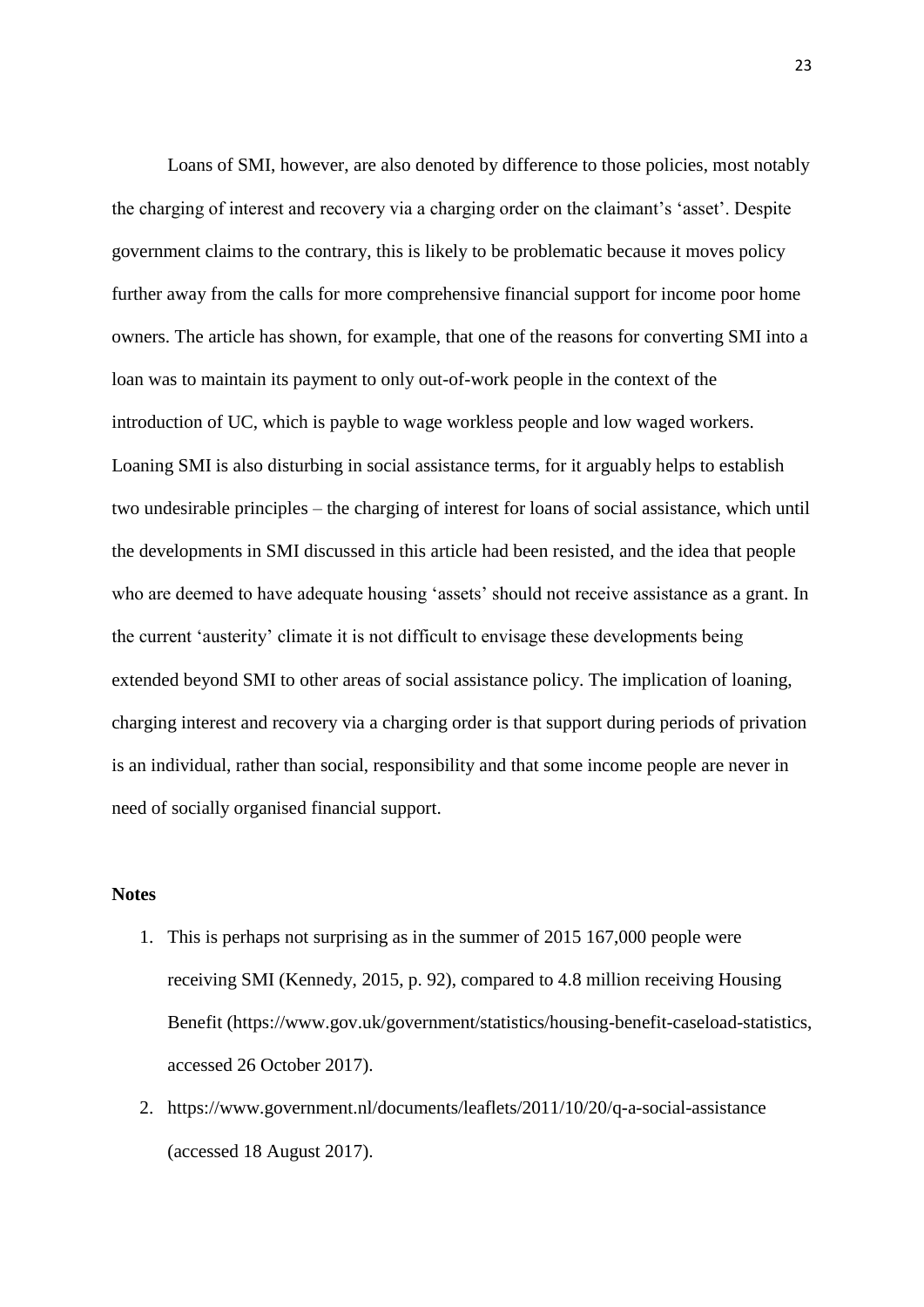- 3. https://www.humanservices.gov.au/customer/enablers/advance-payment-options (accessed 18 August 2017).
- 4. Nevada, for example, provides TANF loans to 'eligible households... to meet the family's needs when an adult member has a future anticipated source of income and the expectation is the benefits will be repaid upon receipt of the anticipated income (https://dwss.nv.gov/TANF/TANF\_FAQ/ (accessed 18 August 2017).
- 5. https://www.canada.ca/en/employment-social-development/programs/ei/eilist/reports/social-assistance.html (accessed 18 August 2017).
- 6. A significant proportion (38 percent, or an estimated £9 billion in 2015/16) of housing benefit expenditure is paid to people who privately rent their homes (https://www.gov.uk/government/statistics/benefit-expenditure-and-caseload-tables-2015, accessed 26 October 2017).
- 7. https://www.politicshome.com/document/press-release/council-mortgagelenders/osbornes-radical-change-support-mortgage-interest (accessed 26 October 2017).

# **References**

Bahmueller, C, 1981, *The National Charity Company. Jeremy Bentham's Silent Revolution*, Berkeley: University of California Press

Bentham, J, 2001 Collateral Uses Derivable From a System of Industry Houses, in M. Quinn (ed) *The Collected Works of Jeremy Bentham. Writings on the Poor Laws Volume 1*, Oxford: Clarendon

Bowley, M, 1967, originally 1937, *Nassau Senior and classical economics*, London: George Allen and Unwin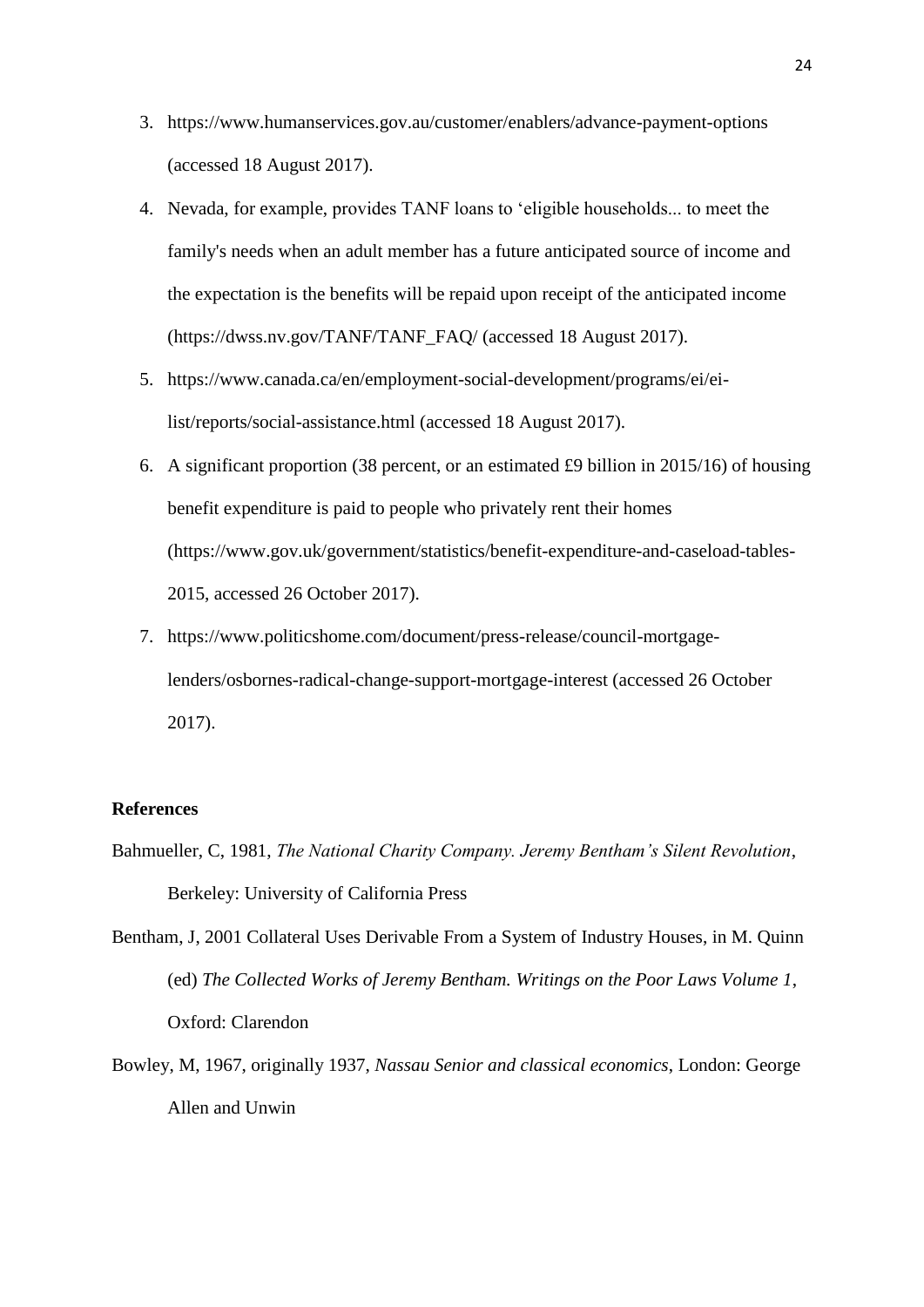- Burchardt, T, and Hills, J, 1998, From public to private: the case of mortgage payment insurance in Great Britain, *Housing Studies*, 13, 3, 311-323.
- Burton, C, 2017 *Home ownership & renting: demographics*, House of Commons Library, Briefing Paper Number CBP 7706, London: House of Commons Library

Craig, G, 1992, *Replacing the Social Fund*, York: Joseph Rowntree Foundation

- Crookshanks, R, 2012, Marginalization through a custom of deservingness. Sole-support mothers and welfare law in Canada, *Appeal*, 17, 97-109
- DCLG (Department for Communities and Local Government), 2017. *Help to Buy (Equity Loan Scheme) and Help to Buy: New Buy Statistics: Data to 31 March 2017, England*, London: DCLG
- DWP (Department for Work and Pensions), 2008, *The Social Fund: A new approach*, London: DWP
- DWP, 2011, *Support for Mortgage Interest. Informal call for evidence*, London: DWP
- DWP, 2015, *Welfare Reform and Work Bill: Impact Assessment for Converting Support for Mortgage Interest (SMI) from a Benefit to a Loan*, London: DWP
- Finlayson, A, 2009 Financialisation, financial literacy and asset-based welfare, *The British Journal of Politics and International Relations*, 11, 3, 400-421
- Ford, J, and Burrows, R, 1999 The costs of unsustainable home-ownership in Britain, *Journal of Social Policy*, 28, 2, 305-330
- Ford, J, and Kempson, E, 1997, *Bridging the Gap? Safety Nets for Mortgage Borrowers*, York: York Publishing Services

Ford, J, Kempson, E, and England, J, 1995, *Into work? The impact of housing costs and the benefit system of people's decision to work*, York: Joseph Rowntree Foundation

Forrest, R, and Murie, A, 1994, Home ownership in recession, *Housing Studies*, 9, 1, 55-74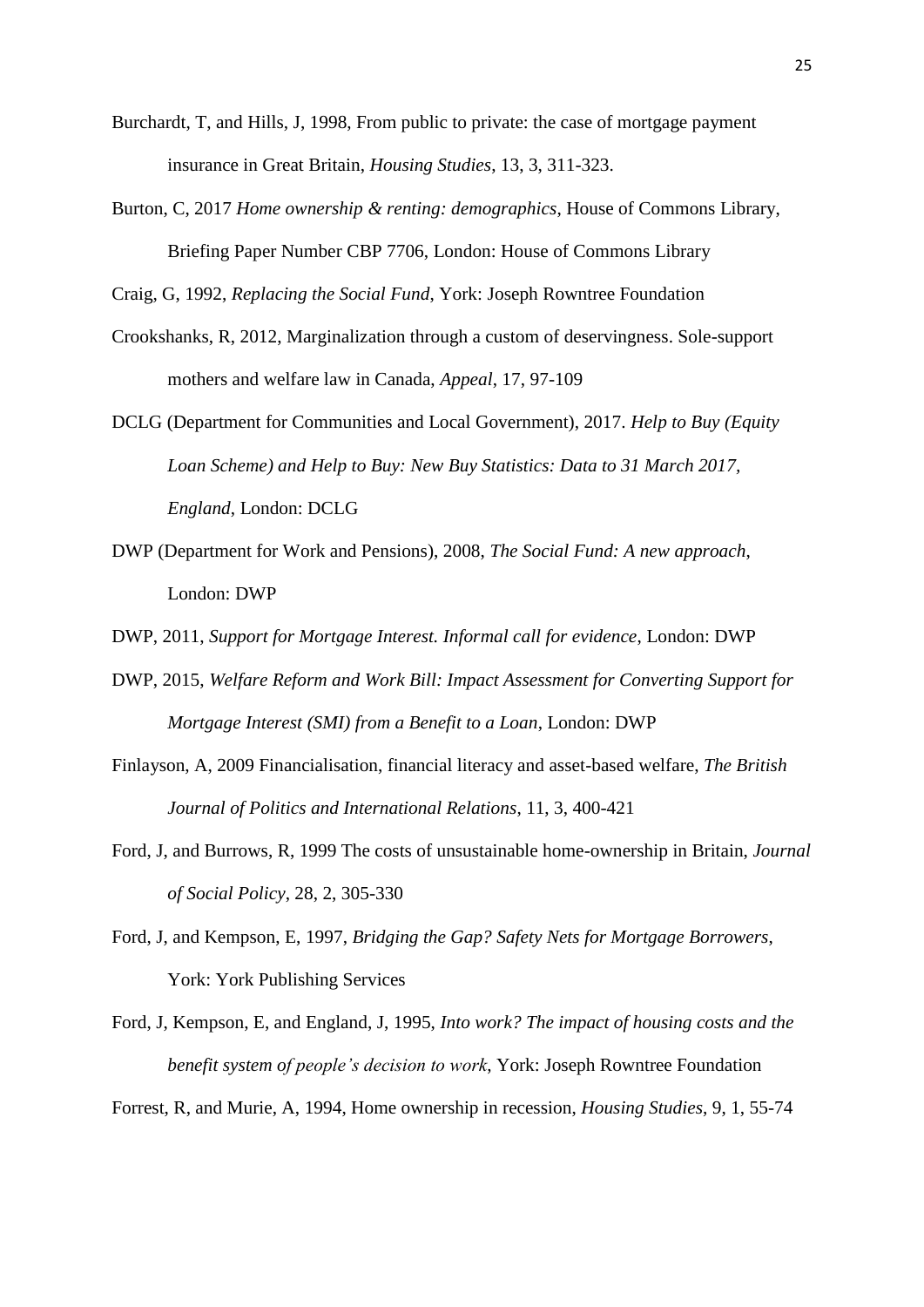- Forrest, R, and Murie, A, 1988, *Selling the Welfare State. The Privatisation of Public Housing*, London: Routledge
- Grover, C, 2011, *The social fund 20 years on. Historical and policy aspects of loaning social security*, Farnham: Ashgate.
- Hamnett, C, 2009, Spatial divisions of welfare: the geography of welfare benefit expenditure and of housing benefit in Britain, *Regional Studies*, 43, 8, 1015-1033
- Handler, J, 2004, *Social citizenship and workfarism in the United States and Western Europe. The paradox of inclusion*, Cambridge: Cambridge University Press
- Harris, J, 1992, Political Thought and the Welfare State 1870-1940: An Intellectual Framework for British Social Policy, *Past and Present*, 135, 116-141
- Harrison, M, and Sanders, T, 2014, Introduction, in M Harrison and T Sanders (eds) *Social Policies & Social Control*, Bristol: Policy Press
- HM Treasury, 1999, *Access to Financial Services*, report of PAT 14, London: HM Treasury
- HM Treasury, 2007, *Financial Inclusion: an action plan for 2008-11*, London: HM Treasury
- HM Treasury, 2008, *Pre-Budget Report. Facing global challenges: Supporting people through difficult times*, Cm 7484, London: TSO
- HM Treasury, 2015, *Summer Budget 2015*, HC 264, London: HMSO
- HM Treasury, 2017, *Help to Buy: mortgage guarantee scheme quarterly statistics. Data from 8 October 2013 to 31 March 2017*, London: HM Treasury
- Home Office, 2007, *Explanatory memorandum to the Integration Loans for refuges and other regulations 2007*, London: Home Office.
- House of Commons Debates, 1985, *Social Security White Paper*, *16 December, 89, cols. 21- 34*
- House of Commons Treasury Committee, 2009, *Budget 2009*, Eighth Report of Session 2008-09, HC 438-I, London: TSO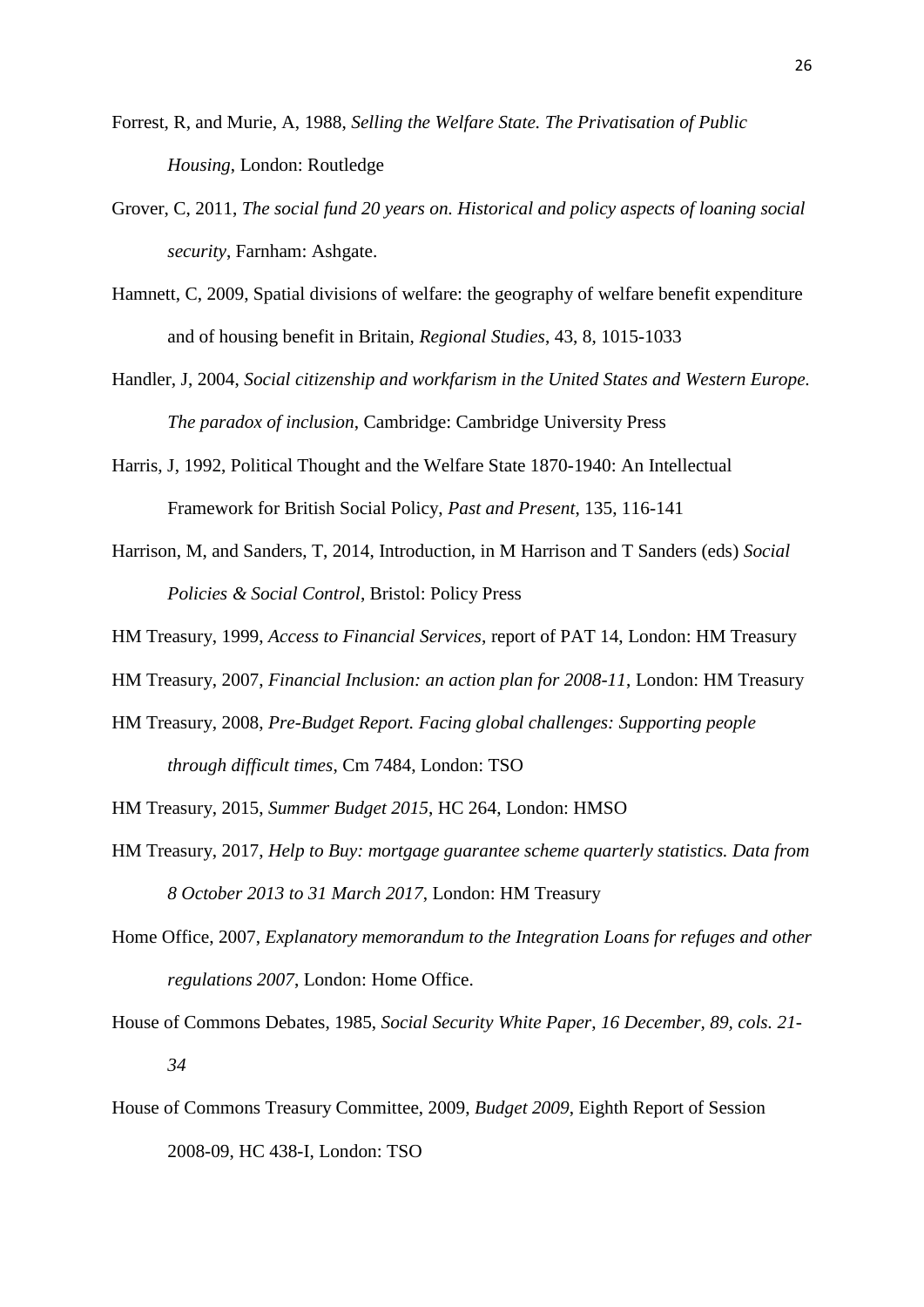- Keen, R, And Kennedy, S, 2016 *Universal Credit changes from April 2016*, Briefing Paper Number CBP7446, London: House of Commons Library
- Kemp, P, 2000, Housing Benefit and Welfare Retrenchment in Britain, *Journal of Social Policy*, 29, 2, 263-279
- Kemp, P, 2007, Housing Benefit in Britain: a troubled history and uncertain future', in P Kemp (ed), *Housing allowances in comparative perspective*, Bristol: Policy Press
- Kemp, P, and Pryce, G., 2002 *Evaluating the Mortgage Safety Net*, London: Council of Mortgage Lenders
- Kennedy, S, 2013, *Support for Mortgage Interest*, Standard Note SN06618, London: House of Commons Library
- Kennedy, S, 2015 *Welfare Reform and Work Bill [Bill 51 of 2015-16]*, Briefing Paper 07252, London: House of Commons Library

KPMG, 2008, *Social Fund Reform Feasibility Study*, London: KPMG

- Malpass, P, and Murie, A, 1994, *Housing Policy and Practice*, 4<sup>th</sup> edition, Basingstoke, Macmillan
- Montgomerie ,J, and Bündenbender, M, 2015, Round the Houses: Homeownership and Failures of Asset-Based Welfare in the United Kingdom, *New Political Economy*, 20, 3, 386-405.
- Munro, M, Smith, S, and Ford, J, 2010, *An Evaluation of the January 2009 Arrangements for Support for Mortgage Interest*, London: DWP
- Murie, A, 1997, The social rented sector, housing and the welfare state in the UK, *Housing Studies*, 12, 4, 437-461
- Murie, A, 2012, The next blueprint for housing policy in England', *Housing Studies*, 27, 7, 1031-1047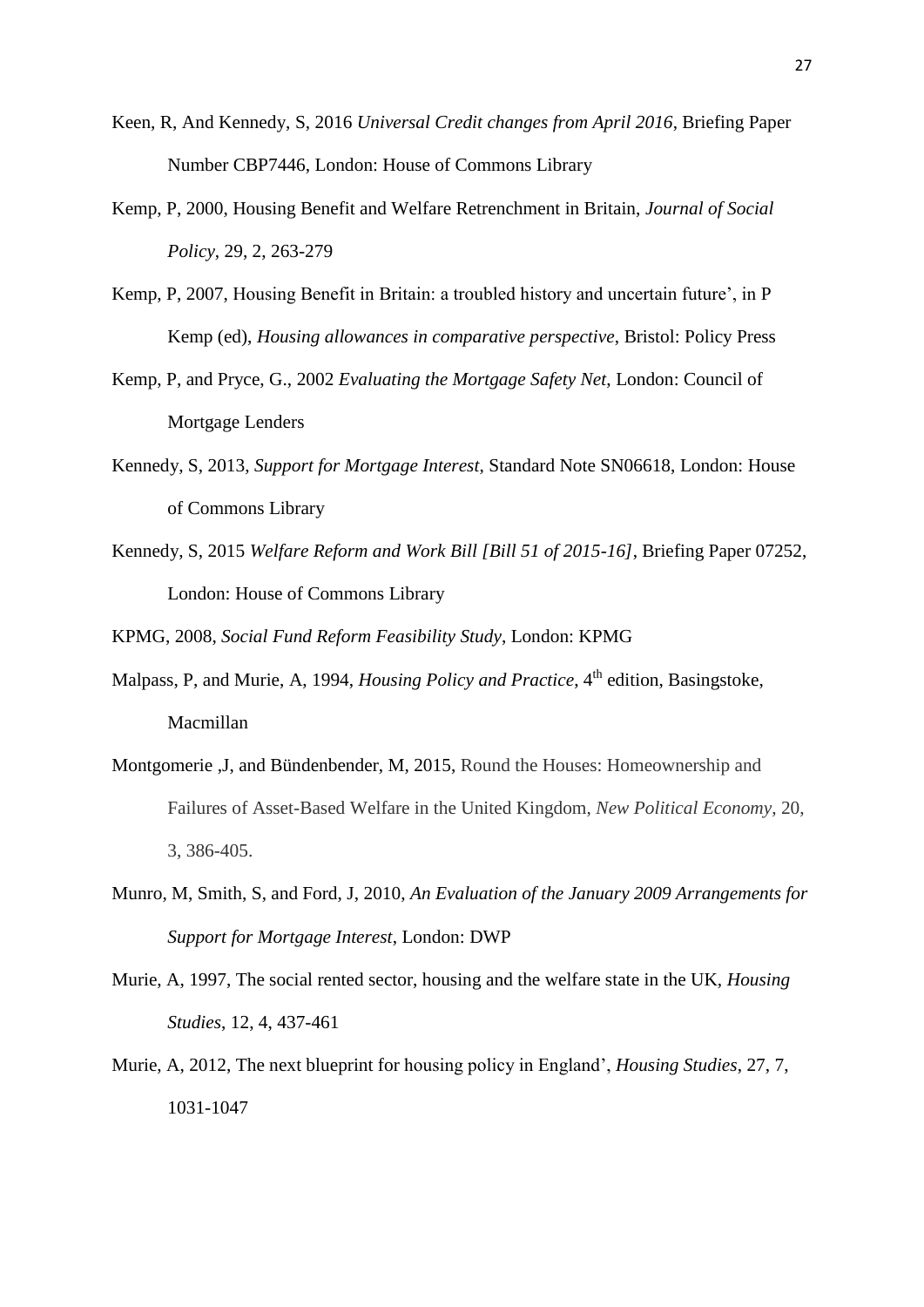- Murphy, C, Kennedy, S, and Keen, R, 2016, *Support for Mortgage Interest (SMI) Scheme*, Briefing Paper Number 06618, London: House of Commons Library
- Performance and Innovation Unit, 2002, *Lending Support: Modernising the Government's Use of Loans*, London: Performance and Innovation Unit
- Quinn, M, 1994, Jeremy Bentham on the Relief of Indigence: An Exercise in Applied Philosophy, *Utilitas*, 6, 1, 81-96.
- Ryan, P, 1976, The Poor Law in 1926, in M. Morris (ed) *The General Strike*, Harmondsworth: Penguin Books

Sayer, A., 2016, *Why we can't afford the rich*, Bristol: Policy Press

- Shelter, 2012, *Department for Work and Pensions informal call for evidence: Support for Mortgage Interest*, London: Shelter
- Smith, R, 2003, Politics, Social Justice and the Social Fund in T Buck and R Smith (eds.) *Poor Relief or Poor Deal? The Social Fund, safety nets and social security*, Aldershot: Ashgate
- Social Security Advisory Committee, 2009, *The Social Security (Housing Costs Special Arrangements) (Amendment and Modification) Regulations 2008 (S.I.2008 No.3195) The Social Security (Housing Costs Special Arrangements) (Amendment) Regulations 2009 (S.I.2009 No.3257) Report by the Social Security Advisory Committee under Sections 173(4) and 174(2) of the Social Security Administration Act 1992 and the statement by the Secretary of State for Work and Pensions in accordance with Sections 173(4) and 174(2) of that Act*, London: Social Security Advisory Committee
- Stephens, M, 2005, 'An assessment of the British housing benefit system', *International Journal of Housing policy*, 5, , 111-129
- Stephens, M, 2011, *Tackling housing market volatility in the UK*, York: Joseph Rowntree Foundation